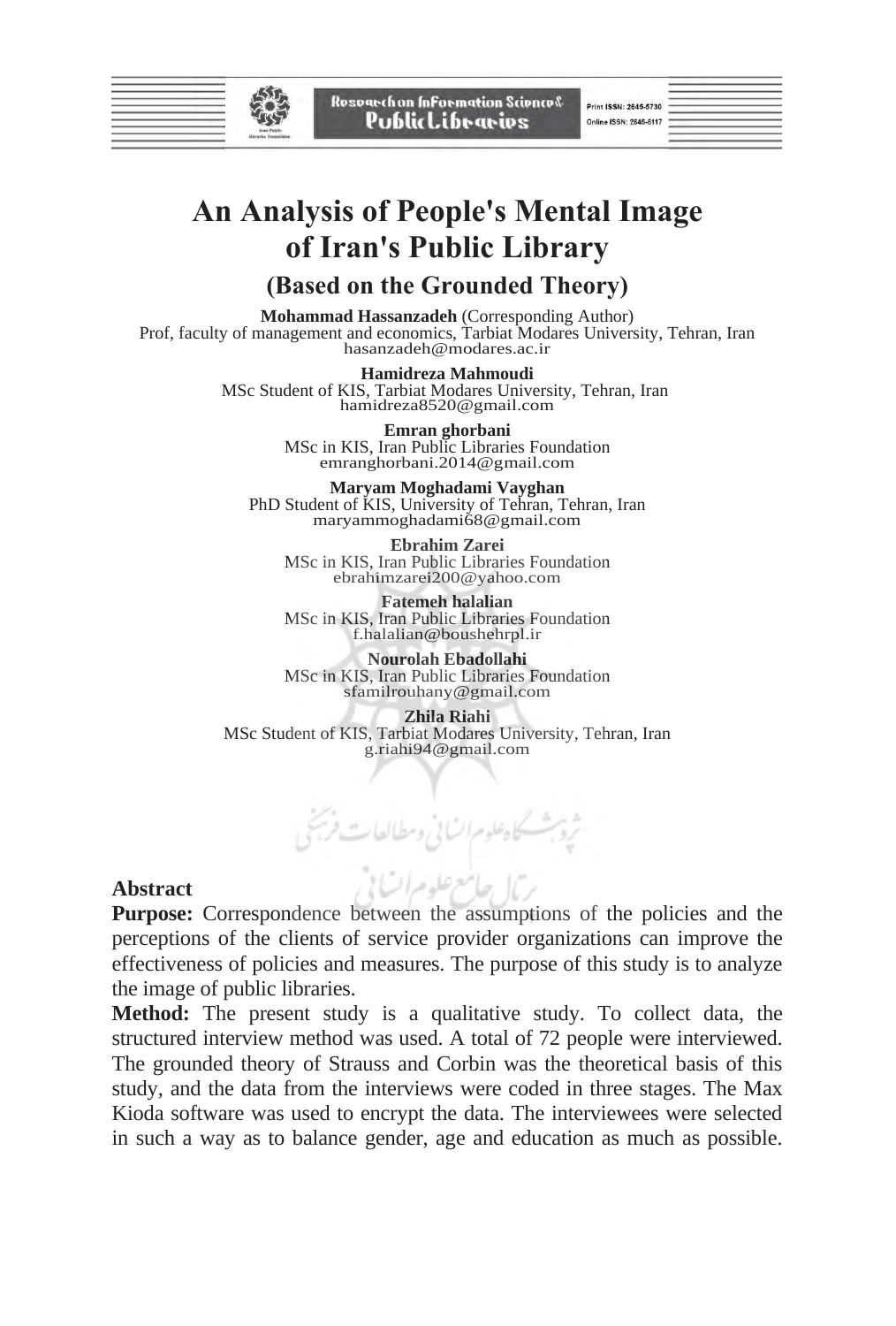Rosogechon **Information** Scienced **PublicLibraries** 

Sampling continued until the concepts were saturated. Four criteria of validity or acceptability, stability, verification capability, and transferability or appropriateness were evaluated to evaluate validity and accuracy of data.

**Findings:** The results of the interviews were 163 open codes, 56 subcategories, 23 categories and 9 core categories. Among the categories, the categories of the unbalanced source of knowledge, the pleasant environment, and the unbearable place were chosen as the core categories. According to Glaser's recommendation, the two categories of the pleasant environment and the unbearable place were referred to the unbalanced source of knowledge and this latter category was introduced as the main core category. Evidence from this study shows that people's view of past libraries has been negative, and many people are reluctant to go to today's libraries because of their view of past libraries. On the other hand, the interviewees offered conditions and suggestions for visiting the libraries, and (according to them) if these conditions are taken into account, their number of visits to the library will increase.

**Originality/value:** Evidence from this study suggests that the images that people had of the library often indicated that they considered library to be an unbalanced source of knowledge. This imbalance stems from the fact that on the one hand, people consider library as a platform for acquiring knowledge, and on the other hand, they believe that library environment is a contradictory environment. Summarizing these contradictions in the form of a code shows the creative vision of the researchers in this study. Furthermore, the subject of this study and the adoption of a qualitative approach in it show its value and authenticity. Attempts to understand the difference between past and present views and to focus on the analysis of people's mental images have distinguished this research from other studies.

**Keywords:** User study, Public libraries, Mental image, Iran

**Citation:** Hassanzadeh, M., Mahmoudi, H., Ghorbani, E., Moghadami Vayghan, M., Zarei, E., Halalian, F., Ebadollahi, N., & Riahi, ZH. (2020). An Analysis of People's Mental Image of Iran's Public Library (Based on the Grounded Theory). 26(2), 307-339 *Research on Information Science & Public Libraries*. 26(2), 307-339. Research on Information Science and Public Libraries, 2020, Vol.26, No.2, pp. 307-339. Received: 29<sup>th</sup> August 2019; Accepted:1<sup>th</sup> December 2019 © Iran Public Libraries Foundation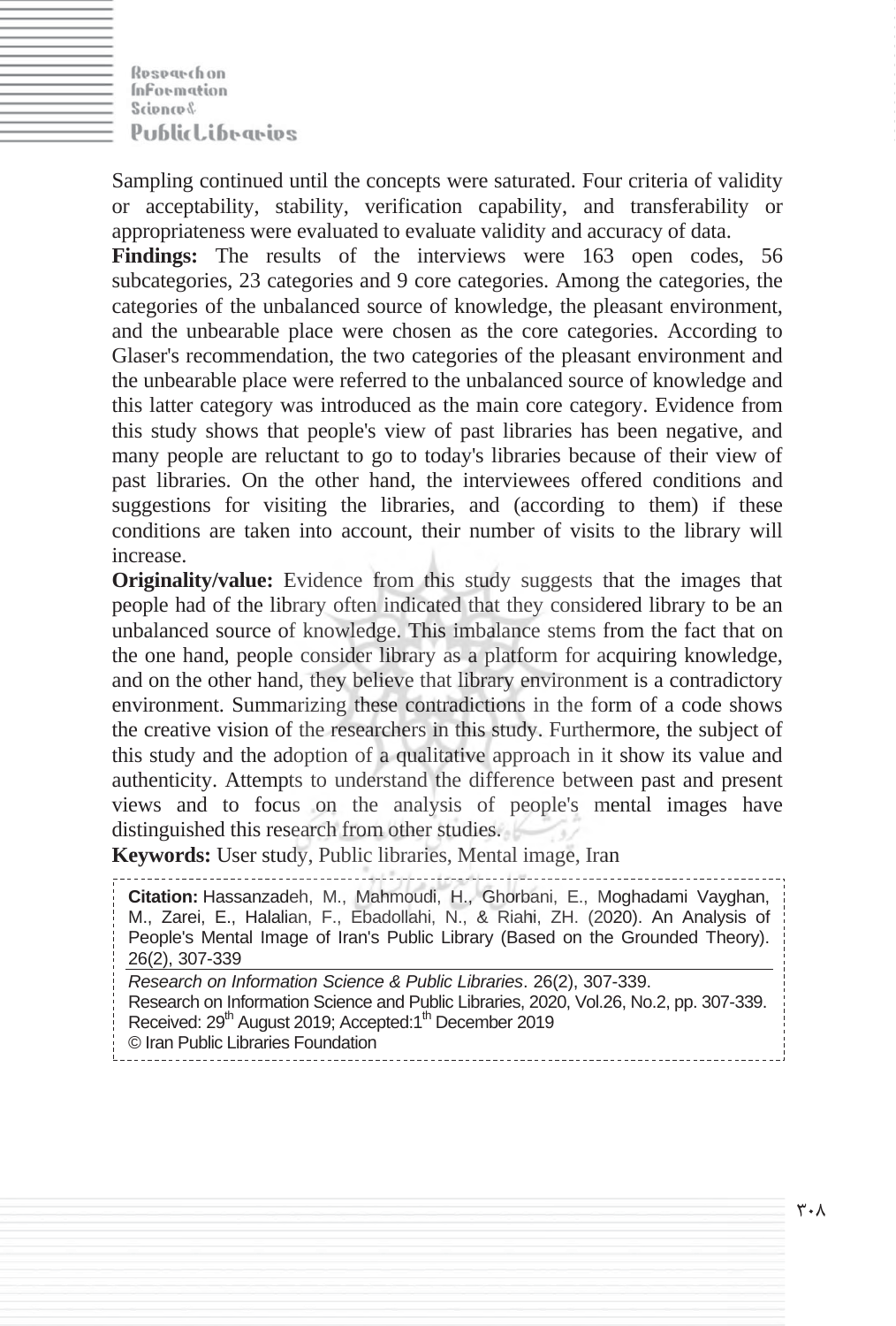| $Y9F\Delta-\Delta YT - i_{\text{rad}}D$ |
|-----------------------------------------|
| الكترونيكي: ٢٦١٧-٢٦٤٥                   |
|                                         |

شقيقات اطلاك رسائب 9 تتابينا نرهامي عروصي

| the control of the control of the control of the control of the control of the control of the control of the control of the control of the control of the control of the control of the control of the control of the control |  |
|-------------------------------------------------------------------------------------------------------------------------------------------------------------------------------------------------------------------------------|--|
|                                                                                                                                                                                                                               |  |
|                                                                                                                                                                                                                               |  |
|                                                                                                                                                                                                                               |  |
|                                                                                                                                                                                                                               |  |

# **واكاوي تصوير ذهني مردم از كتابخانة عمومي ايران (با اتكا بر نظرية زمينهاي)**

**محمد حسنزاده** (نويسندة ) مسئول

استاد، دانشكدة مديريت و اقتصاد، دانشگاه تربيت مدرس، تهران، ايران hasanzadeh@modares.ac.ir

#### **حميدرضا محمودي**

كارشناس ارشد، علم اطلاعات و دانش شناسي، دانشگاه تربيتمدرس، تهران، ايران hamidreza8520@gmail.com

#### **عمران قرباني**

كارشناس ارشد، علم اطلاعات و دانش شناسي، نهاد كتابخانههاي عمومي كشور emranghorbani.2014@gmail.com

#### **مريم مقدمي وايقان**

دانشجوي دكتري، علم اطلاعات و دانش شناسي، نهاد كتابخانههاي عمومي كشور maryammoghadami68@gmail.com

#### **ابراهيم زارعي**

كارشناسارشد، علم اطلاعات ودانششناسي، نهاد كتابخانههاي عمومي كشور ebrahimzarei200@yahoo.com

#### **فاطمه هلاليان**

كارشناسارشد، علم اطلاعات ودانششناسي، نهاد كتابخانههاي عمومي كشور Fatemeh.helaliyan@modares.ac.ir

#### **نوراله عباداللهي**

كارشناس ارشد، علم اطلاعات و دانش شناسي، نهاد كتابخانههاي عمومي كشور ebadlib@gmail.com

#### **ژيلا رياحي**

كارشناس ارشد، علم اطلاعات و دانش شناسي، نهاد كتابخانههاي عمومي كشور g.riahi94@gmail.com

#### **چكيده**

**هدف:** تطابق بين پيشفرضهاي موجودهنگام سياستگذاريهاوبرداشتهاي مخاطبـان نهادهـاي ارائـهدهنـدة خـدمت ميتواند اثربخشي سياستهاو اقدامات را ارتقا بخشد. هدف ازانجاماين پژوهش،واكاوي تصوير كتابخانـههـاي عمـومي است.

بأل جلاسع علوم السابي

**روش:** تحقيق حاضرتحقيقي كيفي است. براي گردآوري دادهها ازروش مصاحبة ساختاريافته استفاده شـد. در مجمـوع، با 72 نفرمصاحبه صورت گرفت. نظريةزمينهاي اشتراوس و كوربين اساس كـار ايـن پـژوهش بـودوداده هـاي حاصـل از مصاحبهها طي 3 مرحله كدگذاري شـد. بـراي كدگـذاري داده هـا، نـرم افـزار مكـس كيـودا بـه كـار گرفتـه شـد. انتخـاب مصاحبهشوندهها بهگونهاي انجام شد كهتوازن جنسيتي، سني وتحصيلي تا حد امكان رعايت شـود. نمونـه گيـري تـا زمـان اشباع مفاهيم ادامه يافت. چهار معيار اعتبار يا مقبوليت، اطمينان-ثبات، قابليت تأييد، و قابليت انتقال يا تناسب براي ارزيـابي روايي ودقت واستحكامدادهها موردتوجهقرار گرفت.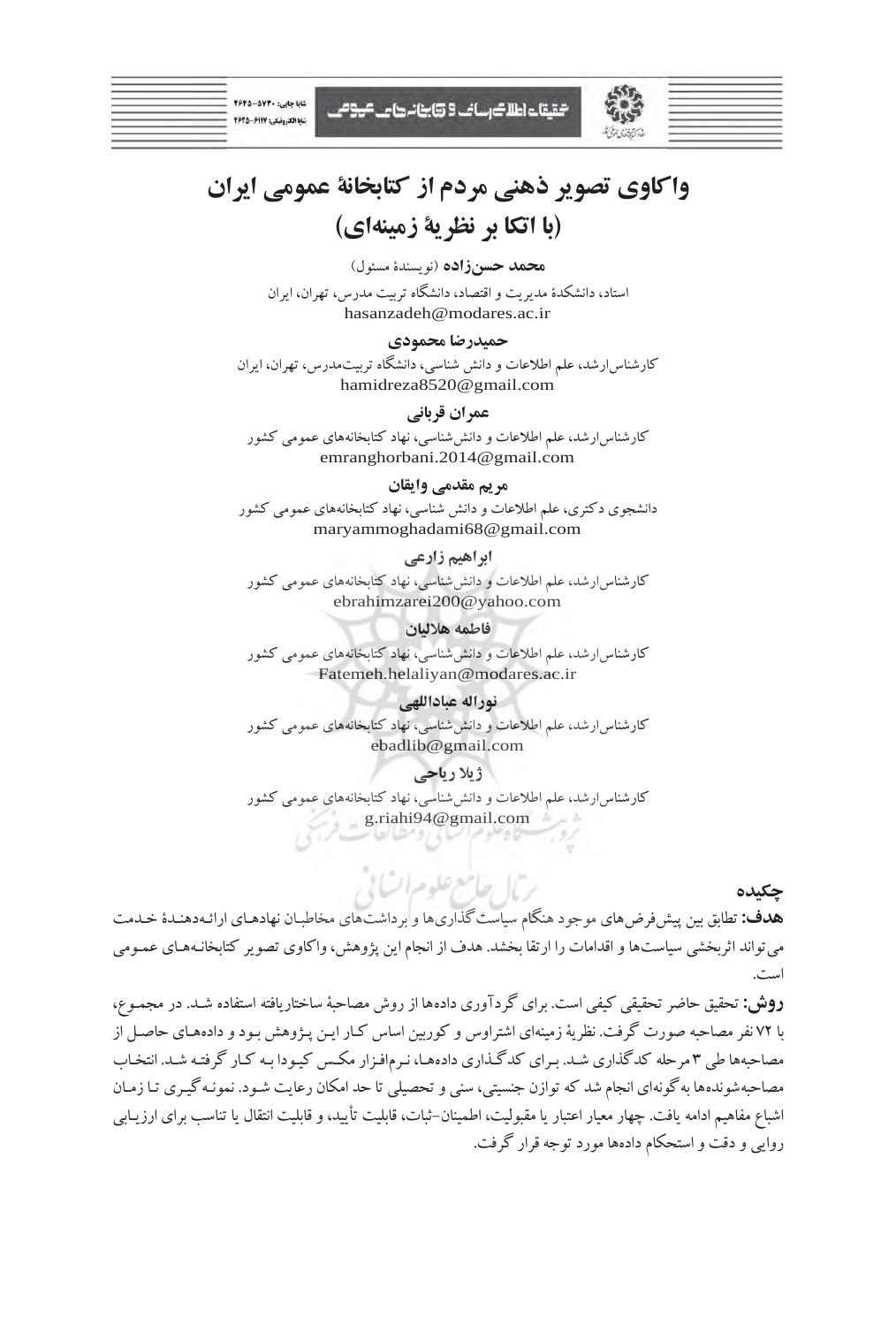التقيقات اطلاك رساني 3 وابنانها كالموص **تابستان 1399 دوره 26 شماره 2**

**يافتهها:** حاصل كنكاش درمصاحبهها، 163كد باز، 56 زيرطبقه، 23 طبقه و 9 طبقةمحوري بود. ازميان طبقات محـوري، طبقات منبع نامتوازن دانش، محيط دلچسب،ومكان غيرقابلتحمل بهعنوان طبقات مركزي انتخاب شـدند. بنـا بـه توصـية گليزر، از دو طبقهٔ محيط دل\$چسب و مكان غيرقابل تحمل به طبقهٔ مركزي منبع نامتوازن دانش ارجاع داده شـد و ايـن طبقـه بهعنوان طبقهٔ مركزي اصلي معرفي شد. شواهد اين پژوهش نشان داد كه نگاه مردم نسبت بـه كتابخانـههـاي گذشـته منفـي بوده است و بسياري از مردم با توجه به همين نگاهي كه نسبت به كتابخانههـا دارنـد، از مراجعـه بـه كتابخانـههـاي امـروزي خودداري مي كنند. از طرفي ديگر، افراد مصاحبهشونده براي مراجعه به كتابخانهها شرطها و پيشـنهادهايي ارائـه دادنـد كـه اگر به آنها توجه شود، قطعاً ميزان مراجعهٔ آنها به كتابخانه افزايش خواهد يافت.

**اصالت/ارزش:** موضوع موردمطالعهواتخاد رويكرد كيفي براي تحقيق حاضر نشـاندهنـدة ارزش واصـالت آن هسـت. تلاش براي فهم تفاوت بين نگاههادر گذشتهو حال وتمركـزبـرواكـاوي تصـويرذهنـي افـراد، ايـن پـژوهش را از سـاير پژوهشها متمايز كرده است.

**كليدواژهها:** مطالعة كاربران، كتابخانه هاي عمومي، تصويرذهني، ايران

**استناد:** حسنزاده، محمد؛ محمودي، حميدرضا؛ قرباني، عمران؛ مقدميوايقان، مريم؛ زارعي، ابراهيم؛ هلاليان، فاطمه؛ عباداللهي، نوراله؛ و رياحي، ژيلا (1399). واكاوي تصوير ذهني مردم از كتابخانة عمومي ايران (با اتكا بر نظرية زمينهاي) . *تحقيقات اطلاع رساني و كتابخانههاي عمومي.* ٢٢/ ٢)، ٣٠٧-٣٣٩. تحقيقات اطلاعرساني وكتابخانههاي عمومي. دورة ٢۶، شمارة ٢، صص ٣٠٧-٣٣٩ تاريخ دريافت: 1398/06/07؛ تاريخ پذيرش: 1398/09/10 © نهاد كتابخانههاي عمومي كشور

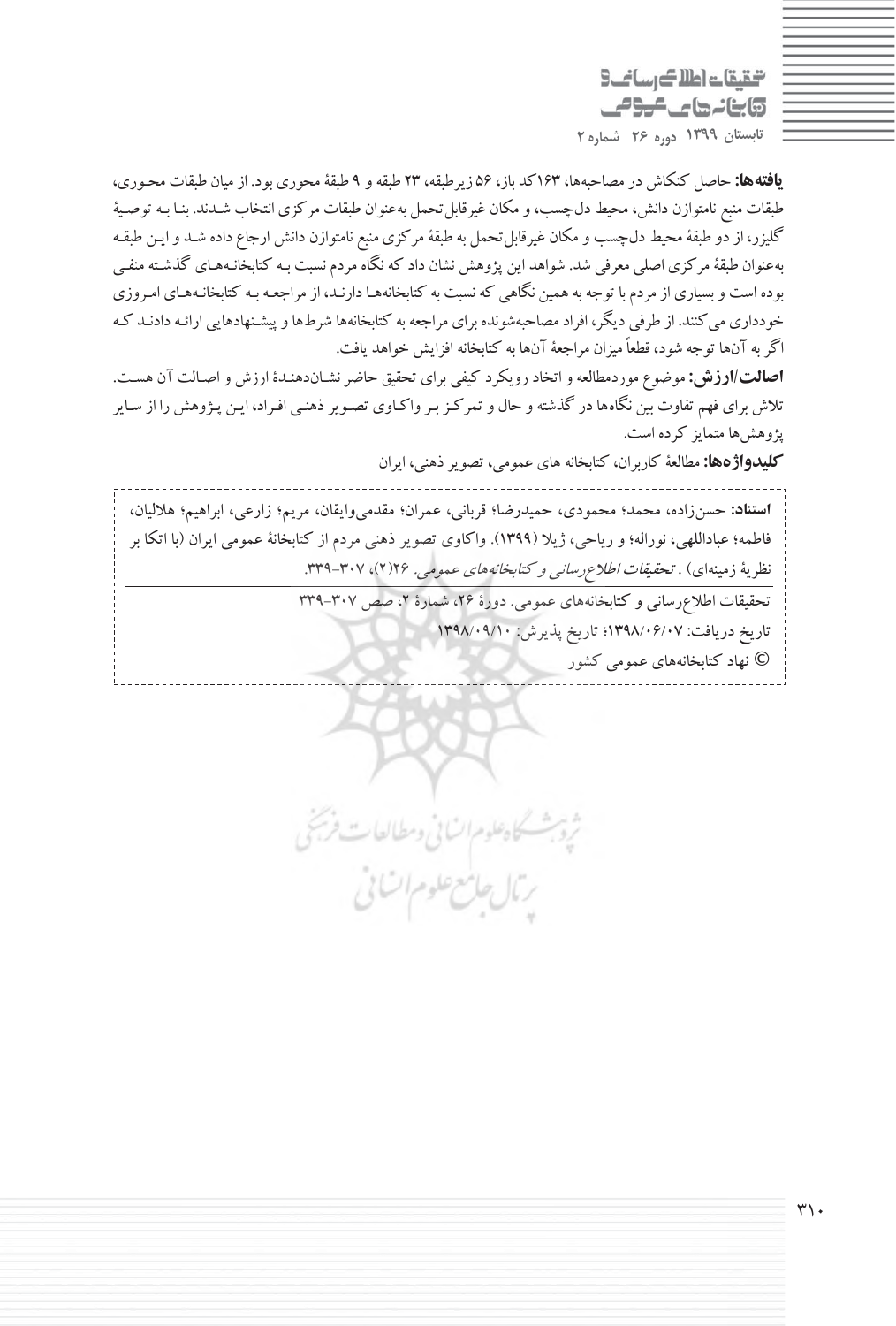$9 - i$  and  $4$  and  $6 - 7$ **تابنانهای موص** 

بررسي علمي و موشكافانة كاربران نهايي سازمانها و مراكز خـدماتي در راسـتاي شـناخت نقـاط ضعف و قوت آن سازمانها ومراكزامري ضـروري اسـت. كتابخانـة عمـومي بـه عنـوان يكـي از مراكز خدمترسان بهمنظور ارتقاي رضايتمندي مراجعان و افـزايش ميـزان مراجعـه و در نهايـت براي تبديل به مركزاجتمـاع، بايـد بـه بررسـي و تحليـل نظـرات كـاربران نهـايي خـود بپردازنـد. استوارت هانابس ( ۱۹۸۷) مطالعهٔ كاربران را بهعنوان ابزاري براي فهم رابطـهٔ بـين فـراهم آورنـده اطلاعات و مشتريان مورد توجه قرار ميدهد و آن را بستري براي بخشبندي بازار دانـش<sup>۲</sup> تلقـي مي كند. سيدهار ٢٠٠٢) مسائلي مانند اشـاعه، كاربسـت و انتقـال اطلاعـات و همچنـين رفتـار و ارتباطات كاربران را نيزاز جملة حوزههاي موردعلاقه در مطالعات كـاربران بـه شـمار مـيآورد. ميتوان گفت كه هدف از مطالعات كاربران كتابخانههاي عمومي، افزايش تعامل پويا بـين منبـع اطلاعاتي و كاربر است و بهعنوان ابزاري براي بررسي نظاممنـد ويژگـيهـا و رفتـار كـاربران در اسـتفاده از سيسـتمهـا و خـدمات كتابخانـه عمـومي عمـل مـيكنـد. بنـابراين، بررسـي رفتـار و خواستههاي كاربران كتابخانههاي عمومي ارتبـاط مسـتقيمي بـا مـؤثربـودن خـدمات اطلاعـاتي ( 2011) 4 فراهمشده و برآورده كردن نياز اطلاعاتي اين كـاربران دارد. ادواردز، روسـو و اونگـر اجتماعمحوري كتابخانههاي عمـومي را مـورد توجـه قـرار داده و 23 دليـل بـراي ايـن امـر ارائـه كردهاند. آنها دلايل خود را در قالب پنج مقوله كلي دستهبندي كرده اند كه عبارتاند از:

> الف. كتابخانه بهعنوان شكل دهندة اجتماع؛<br>. ب. كتابخانه بهعنوان مركز اجتماع براي جمعيتهاي گوناگون؛ ج. كتابخانه بهعنوان مركز هنرها؛ د. كتابخانهها بهعنوان دانشگاه؛

> > هـ كتابخانه بهعنوان قهرمان<sup>۵</sup> براي جوانان.

با وجود عوامل فوق كه مؤيد مطالعة دقيق كاربران هستند، دستيابي به وضـعيت مطلـوب رد كتابخانه هاي عمومي نيز نيازمند فهم دقيق تصوير ذهني مردم در خصوص كتابخانه هاي عمـومي است. اين مقاله يافتههاي پژوهش كيفي در اين زمينه را ارائه كرده است.

- 1. Stuart Hannabuss 2. Knowledge Market
	- 4. Edwards, Rauseo & Unger 5. Library as Hero
	-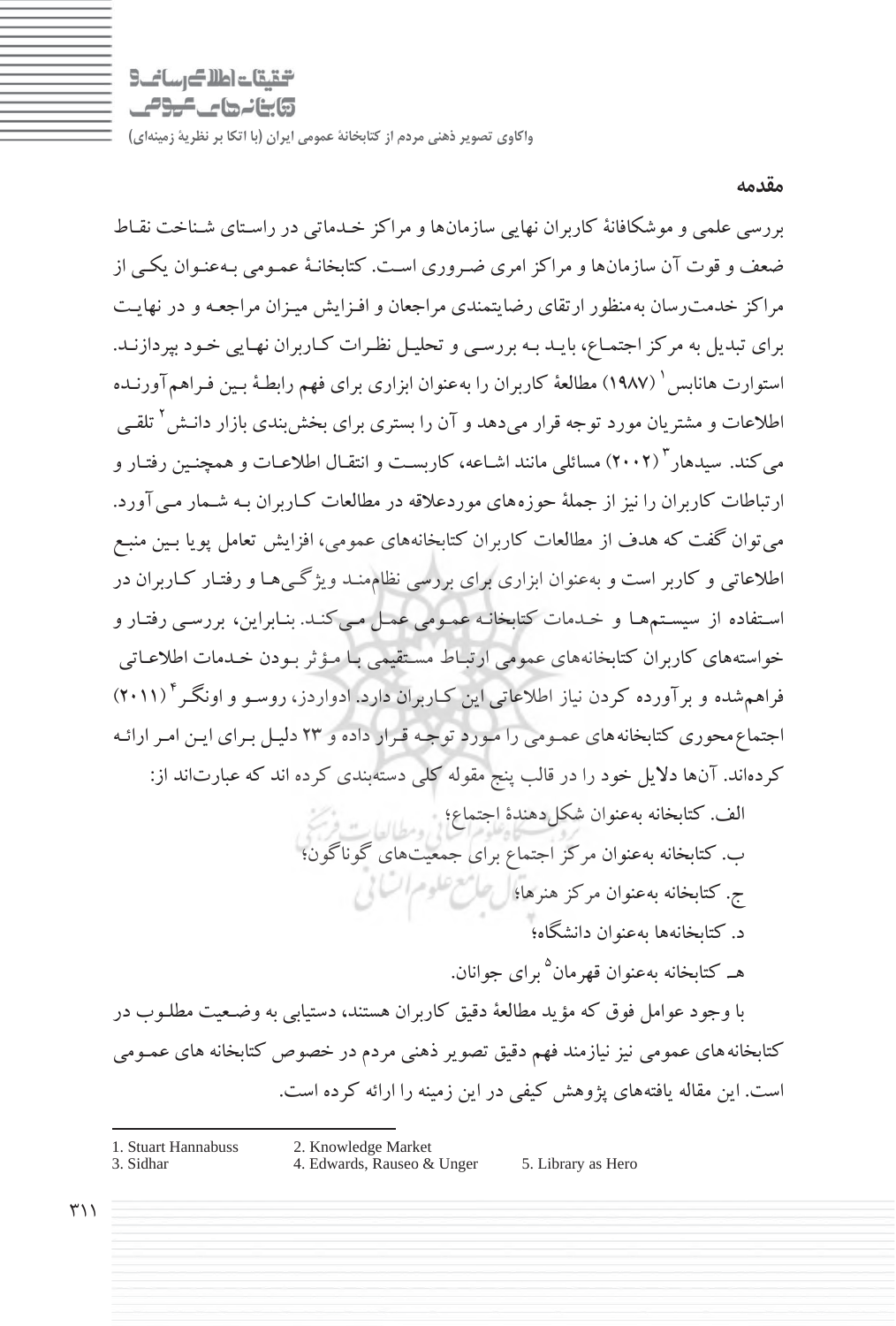التقيقات اطلاك رساني وابنانها كالموامي **تابستان 1399 دوره 26 شماره 2**

افراد چه تصويري از كتابخانه در ذهن دارند؟ اين همان نقطة شروع تحقيـق پـيشِ رو اسـت و تحقيق حاضر حول محور سؤال مزبور و با هدف پاسخگويي به آن شكل گرفته اسـت. اهميـت كتابخانه در زمينههاي فرهنگي، آموزشي و علمي موضوع قابـل|نكـاري نيسـت. بـهعنـوان نمونـه، سازمان يونسكو (١٩٩۴) درمورد كتابخانة عمومي اذعـان مـي دارد: «كتابخانـهٔ عمـومي دروازهاي است بهسوي دانش كه شرايط اساسي را براي يادگيري مـداوم، تصـميم گيـري مسـتقل و توسـعة فرهنگـي افـراد و گـروههـاي اجتمـاعي فـراهم مـي آورد ». بـهبـاور ميرحسـيني و بـابالحـوائجي (1375)، كتابخانة عمومي مكاني امن و همگاني اسـت كـه بـدون تبعـيض هـاي جنسـيتي، قـومي، مذهبي و غيره در راستاي تقويت الگوهاي فرهنگي جامعه ايفاي نقش مـي كنـد. عـلاوه بـر نقـش فرهنگي كتابخانه، غني سازي اوقات فراغت كودكان يكي ديگراز وظـايف ايـن نهـاد اجتمـاعي است (مكتبيفرد، 1385). نقش نهادهاي توليدكننده و اشاعه دهنـدة دانـش در پيشـرفت و توسـعة نظام اقتصادي جوامع دانشمحور امـري مشـهود و ملمـوس اسـت (مـرادي و صـفوي، 1391). بـا وجود تمام محاسني كه كتابخانههاي عمومي دارد، وضـعيت و ميـزان مراجعـه بـه كتابخانـه هـاي عمومي مطلوب نيست. اگرافراد جامعه ديدگاه خوب يا حداقل تصوير ذهنـي مناسـبي نسـبت بـه كتابخانهها نداشته باشند، اين ديـدگاه و تصـوير مـي توانـد در مراجعـه يـا عـدم مراجعـة افـراد بـه كتابخانهها تأثيرگذار باشد. از سوي ديگرو بهاعتقاد حسـنزاده (1396)، كـاربر بـهعنـوان فلسـفة وجودي و ستون فقرات كتابخانة عمومي محسوب مـي شـود. بهتـر اسـت كـه سياسـت گـذاري و برنامههاي كتابخانه مطابق با علايق و نظرات كاربران و مهمتر از همة تصاوير و برداشتههاي افراد از كتابخانه طراحـي و اجـرا شـود. در پـژوهش حاضـر سـعي شـده اسـت تصـويري كـه افـراد از كتابخانه در ذهن دارند بهدرستي شناسايي و توصيف شود. دستيابي بـه تصـوير درسـت كتابخانـه شناسايي وتحليل نقاط قوت و ضعف كتابخانه را تسهيل خواهـد كـرد . تحقيقـات انجـامشـده در حوزة كتابخانههاي عمومي تقريباً گسترده و متنوع هستند، اما پژوهشهايي كه بهصورت مسـتقيم به بررسي تصوير ذهني افراد از كتابخانههاي عمومي مرتبط باشـند بسـيار نـادر هسـتند. در ادامـه، برخي از پژوهشهاي انجامشده انتخاب و مرور شده است.

كولن (2001) در تحقيقي رضـايتمندي كـاربران از خـدمات كتابخانـهاي را مـورد بررسـي قرار داد. كولن سعي داشت رابطة بين رضايتمندي كاربران و خدمات كتابخانهاي را درك كنـد.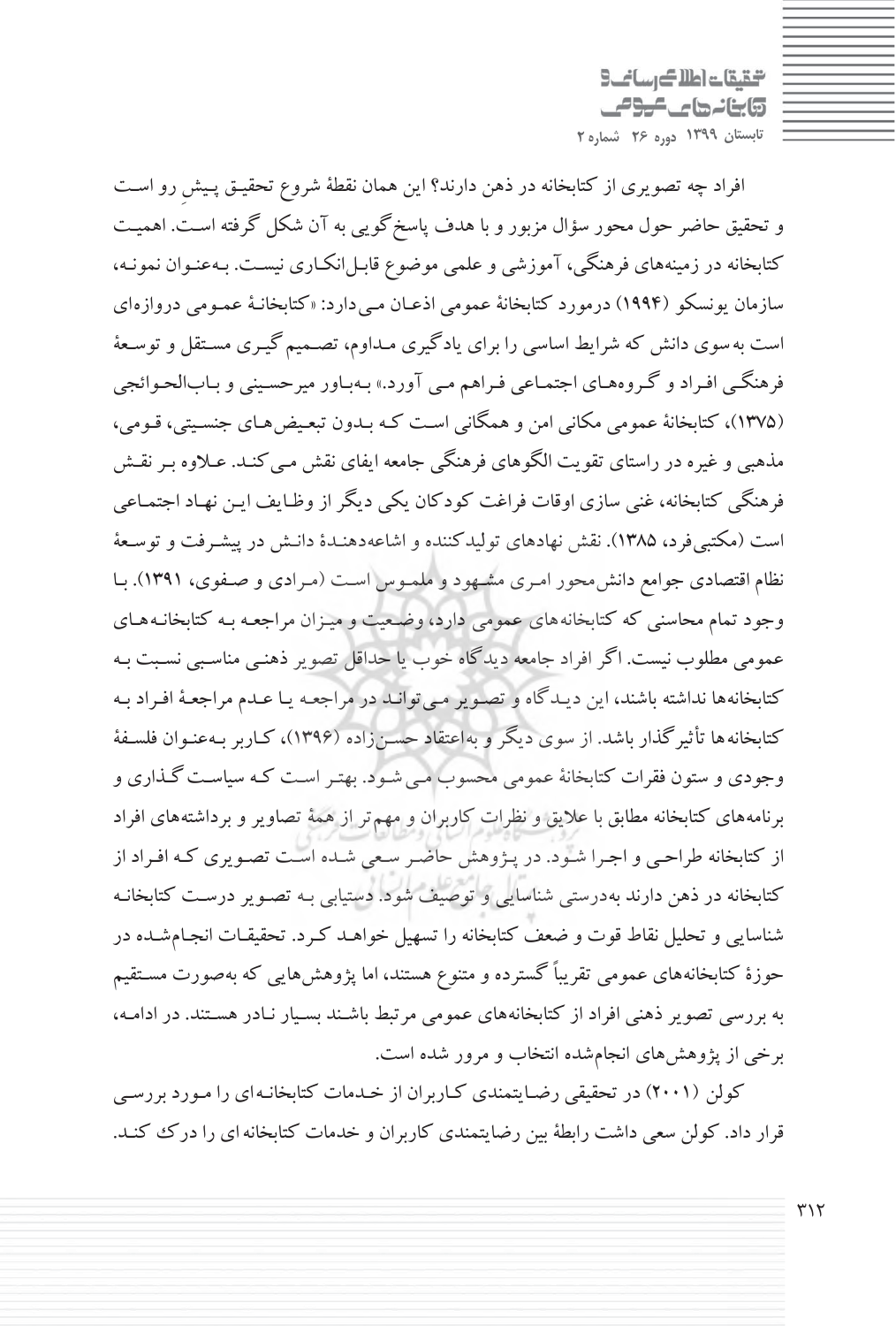التالي بالتاكر سانحا وابنانها ماكومي

يافته هاي تحقيق او نشان داد كه فاصلهٔ قابل توجهي بين رضايت كـاربران و خـدمات كتابخانـه اي وجود دارد و اين فاصله ميتواند نشاندهندة عدم تطابق بـين خواسـتهـا و انتظـارات كـاربران و خدمات ارائهشده از سوي كتابداران باشد.

دورانس و همكارانش ( 2006) در پي يافتن عوامـل مـؤثردر بازگشـت كـاربر بـه كتابخانـه بود. يافتههاي او نشان داد كتابداراني كه مهارتهاي ارتباطي خـوبي دارنـد و از سـؤالات بـاز در مصاحبة مرجع استفاده ميكنند، احتمال بازگشـت كـاربر بـه كتابخانـه را تقويـت خواهنـد كـرد. همچنين، كتابداران آرام كه با آرامش خود كاربران را راهنمـايي مـي كننـد نيـزاز ديگـر عوامـل مؤثر در جذب كاربر به كتابخانه است.

آيگيوهي جوي و عيدو( 2014) رضايت كاربران از خدمات كتابخانـه هـاي عمـومي چهـار ايالت جنوب غربي نيجريه را مورد بررسي قرار دادند. نتايج نشان داد كه فقدان تسهيلات كـافي، منابع اطلاعاتي ناكافي يا منسوخشده، و خدمات اينترنتي عوامل بسيار مهمـي اسـت كـه رضـايت كاربر و تصوير آنها از خدمات كتابخانه هـاي عمـومي را تحـت تـأثير قـرار مـي دهـد. همچنـين، كاربران اذعان داشتند كه دولت بايد بودجة كتابخانههاي عمومي را افزايش دهد .

معرفزاده و ايرجي (١٣٨٨) در تحقيقي با عنوان بررسي *عوامل ترغيب كننـده و بازدارنـدة* مطالعه در ميان مراجعان كتابخانههاي عمومي شهرستان ماهشهركه بهصورت پيمايشي و توصـيفي انجـام شـد بـه ايـن نتيجـه دسـت يافتندكـه از ميـان عوامـل مـؤثر دردر مطالعـه ميـان مراجعـان كتابخانههاي عمومي، بين وضعيت كتابخانههاي عمومي و تحصيلات افراد و نيزبـين تحصـيلات والدين و درآمد خانواده رابطة معناداري وجود دارد و در مقابل، نداشـتن انگيـزه، كمبـود وقـت، مناســب نبــودن كتابخانــههــا، و مســائل اقتصــادي عوامــل بازدارنــدة مطالعــه در ميــان مراجعــان كتابخانههاي عمومي شهرستان ماهشهر است .

مرادپور و مهوش (1389) به اين نتيجـه رسـيدند كـه ميـزان رضـايت مـديران، كتابـداران و كاربران از وضعيت كلي معماري كتابخانههاي عمومي استان بجنـورد پـايين اسـت. همچنـين، از ديدگاه كاربران، وجود فضاهايي براي فعاليتهاي جنبـي همچـون پـژوهش و نقـد كتـاب داراي بيشترين اهميت بوده است و كتابخانههاي عمومي فضاهاي بسيار كمي را بـراي خـدمات رفـاهي كاربران در نظر گرفتهاند. همچنين، پرسـششـوندگان فضـاها و فعاليـتهـاي جنبـي و رفـاهي را بسيار مهم تلقي مي كنند.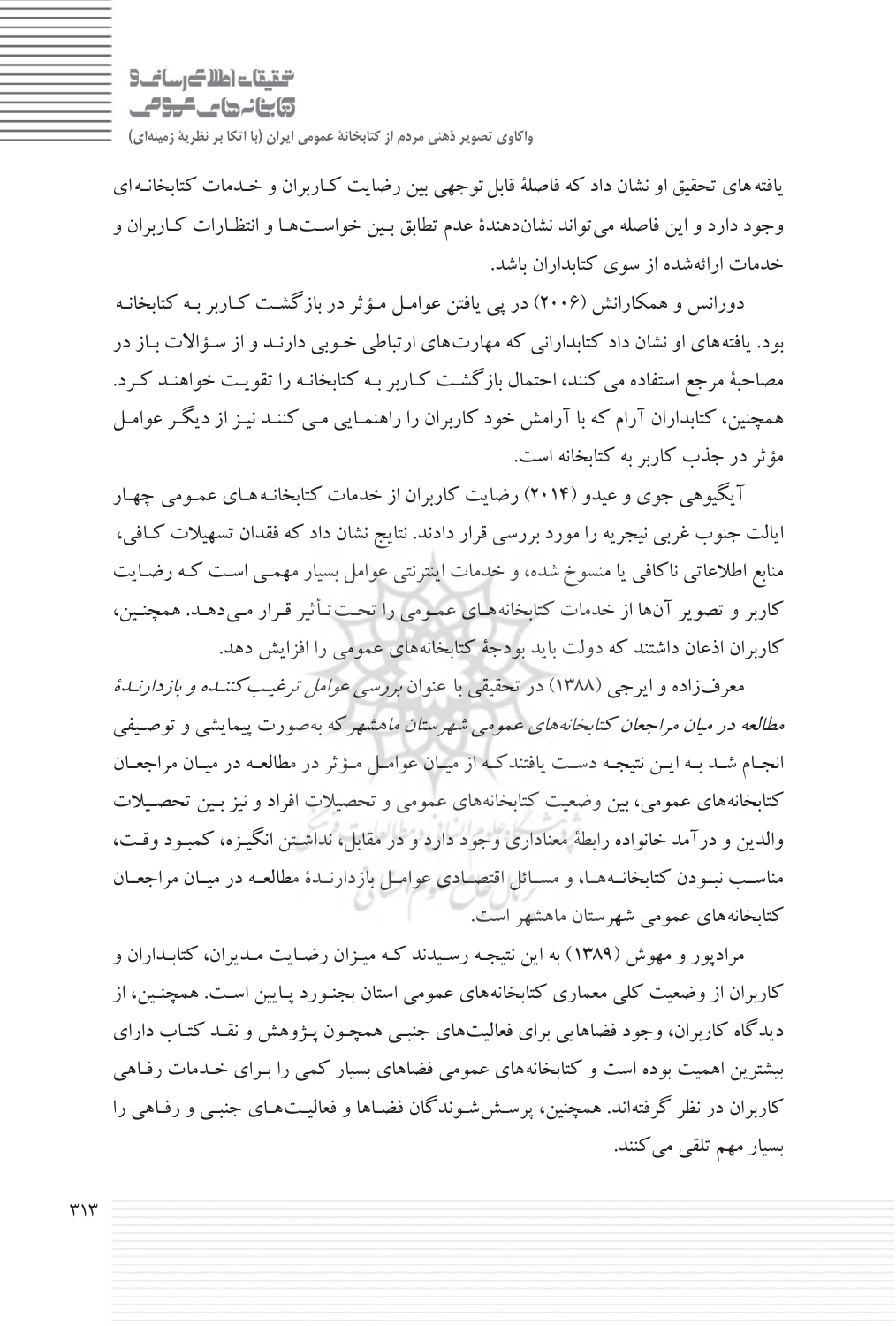التقيقات اطلاك رساني وابنانها كالموامي **تابستان 1399 دوره 26 شماره 2**

مرادپور و مهوش (1390) بـه بررسـي ميـزان رضـايتمندي اسـتفاده كننـدگان كتابخانـه هـاي عمومي استان خراسان شمالي از فضا ومعماري كتابخانـههـا پرداختنـد . نتـايج پـژوهش نشـان داد ميزان خوانايي ورودي ساختمان، سـرمايش و گرمـايش سـاختمان و ميـزان رضـايتمندي كلـي از فضاهاي كتابخانه بيشترين رضايت و امكان استفادة معلولان از ساختمان، نحـوة محوطـه سـازي و استفاده از فضاهاي باز و ميزان جذابيت نماي سـاختمان كمتـرين رضـايت افـراد را جلـب كـرده است . همچنين، يافتهها نشـان داد كـه در مجمـوع ميـزان رضـايتمندي سـه گـروه پرسـش شـونده (مديران، كتابـداران و مراجعـان ) از وضـع كلـي معمـاري كتابخانـه هـاي عمـومي پـايين اسـت و معماري داخل فضاهاي اصلي كتابخانه در مجموع داراي شرايط مطلوبي نيست .

نتايج پژوهش انجامشده توسط مؤتمني، همتي و مرادي (1391) نشان مـيدهـد كـه كمبـود كتب موردنياز جوانان مهمترين عامل براي عدم مراجعة آنها به كتابخانهها است. بهروز نبـودن و عدم توجه به نيازهاي جوانان در انتخاب منابع اطلاعاتي از عوامـل ديگـرعـدم مراجعـة آن هـا بـه كتابخانه است. همچنين، نبود انگيزه و زمان كافي براي مطالعه از سوي جوانـان و مناسـب نبـودن ساختمان و فضاسازي كتابخانهها از عوامل ديگر عدم مراجعه بود.

پژوهش فهيميفر و فرزين يزدي (1393) نشاندهندة آن است كـه مراجعـان كتابخانـههـاي عمومي استان يزد از «دانش كتابداران »، «نحوة برخورد كتابداران بـا مراجعـان» و«سـاعات كـاري كتابخانهها» رضايت بسيار مطلوبي دارند. همچنـين، از كيفيـت و تنـوع منـابع اطلاعـاتي رضـايت متوسطي را دارند، اما معماري، فضاسازي و نماي كلي كتابخانهها در سطح مطلوبي قرار نـدارد و كاربران از اين منظر رضايت ندارند.

زارع، گـوديني وريـاحي ( 1394) در پژوهشـي عوامـل مـوثردر اسـتفاده از كتابخانـههـاي عمومي شهر كرمانشاه را بررسي كردند. يافتهها نشان داد كـه اوقـات فراغـت، تحصـيلات، سـن، جنسيت، استفاده از اينترنت و فاصلة محل سكونت با كتابخانهها با ميزان استفاده از كتابخانه هـاي عمومي رابطة معناداري دارند.

گرايي و سيامكي (1395) به تحليل رفتارهاي اعتراضآميزمراجعان كتابخانـههـاي عمـومي استان لرستان پرداخته و به اين نتيجه رسيدند كه متغيرهاي اسناد بيروني، اهميت خدمات، نگـرش افراد نسبت به اعتراض، هنجارهاي شخصي و مزاياي اجتمـاعي بيشـترين هـمبسـتگي را بـرمتغيـر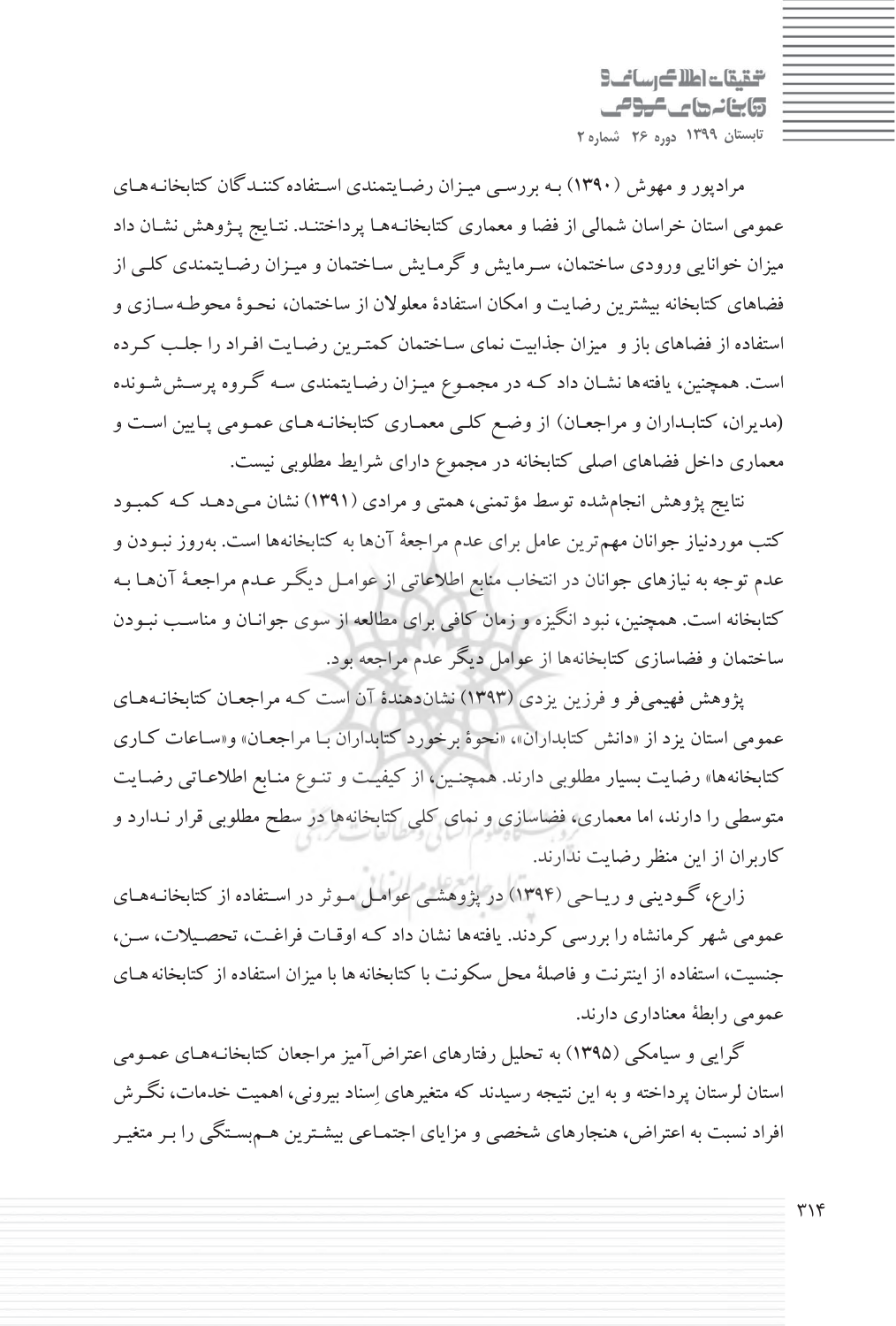$9 - i$  and  $4$  and  $6 - 7$ وابنانها ماكومي

خروج كاربران از دايرة اعضا و استفادهكنندگان كتابخانههـاي عمـومي را دارد. در پايـان، آنهـا پيشنهاد ميكنند براي جذب و حفظ بيشتر اعضاي كتابخانه، رسيدگي به اعتراضـات مراجعـان بـا جديت بيشتري پيگيري شود.

هاشـمزاده و فرامـرزي (1395) پژوهشـي را بـهمنظـور تبيـين نيازهـاي اطلاعـاتي كـاربران كتابخانههاي عمومي استان خراسان جنوبي انجام دادنـد. يافتـه هـاي آنهـا بيـانگرايـن اسـت كـه روزآمد نبودن منابع، كمبود منابع اطلاعاتي، عدم دسترسي به اينترنت، نبـود راهنمـاي اسـتفاده از منابع و محدود بودن ساعات كار كتابخانه بهعنوان مهمتـرين عوامـل در رفـع نيازهـاي اطلاعـاتي كاربران است. همچنـين، يافتـههـاي پـژوهش آنهـا نشـان داد كـه كـاربران در مقـاطع تحصـيلي مختلف، نيازهاي موضوعي متفاوتي داشتند و از محمل هاي متنوعي استفاده مي كردند.

در پژوهش زنديان، قرباني و حسن زاده (١٣٩۵)، عوامل پيشبرنـده و بازدارنـده در اسـتفاده از كتابخانههاي عمومي شهرستان همدان بررسي شدند . نتايج تحقيق نشان داد «شـرايط اقتصـادي خوب مردم »، «تأثيرنهادهاي تربيتي (دانشگاه و مدرسه)»، «تأثير خـانواده »، «آگـاهي كتابـداران »، «موقعيت مناسب كتابخانه هـا » و « جنسـيت كـاربران»، « ميـزان مراجعـة كـاربران بـه كتابخانـه هـاي عمومي » را دستخوش تغيير ميكند. همچنـين، يافتـههـا نشـان داد «دوري و نزديكـي كـاربران بـه كتابخانههاي عمومي» و «سن و تحصيلات آنهـا» بـا «ميـزان مراجعـهٔ كـاربران بـه كتابخانـههـاي عمومي» رابطهاي ندارد.

نتايج پژوهش بيگدلي، شاهيني، ميرزائي و مؤمني (1395) بيانگرآن بـود كـه نگـرش كلـي مردم اهواز نسبت به كتابخانههاي عمومي تا اندازهاي قابلقبول و مطلوب بـوده اسـت، و البتـه آن را كافي نميدانند. آنها پيشنهاد ميكنند كه با بهكارگيري فناوري روز و تقويت منابع اطلاعـاتي اين سطح مطلوبيت را بايد بالا ببرد.

فخارطبسـي ( 1396) عوامـل مـؤثردر اشـتياق بازگشـت بـه كتابخانـه را از ديـد كودكـان و نوجوانان كتابخانههاي عمومي شهرمشهد مورد بررسي قـرار داد . يافتـه هـاي تحقيـق فخارطبسـي نشان ميدهد كه رفتار كتابدار، استفاده از سالن مطالعه، انگيزههاي دروني، تأثيرگذاري محـيط و امكانات رفاهي و منابع اطلاعاتي اشتياق بازگشت به كتابخانه را تحتتأثيرقرار ميدهد. به اعتقـاد فخارطبسي، رفتار كتابدار بيش از ساير عوامل براشتياق بازگشت به كتابخانه تأثير ميگذارد .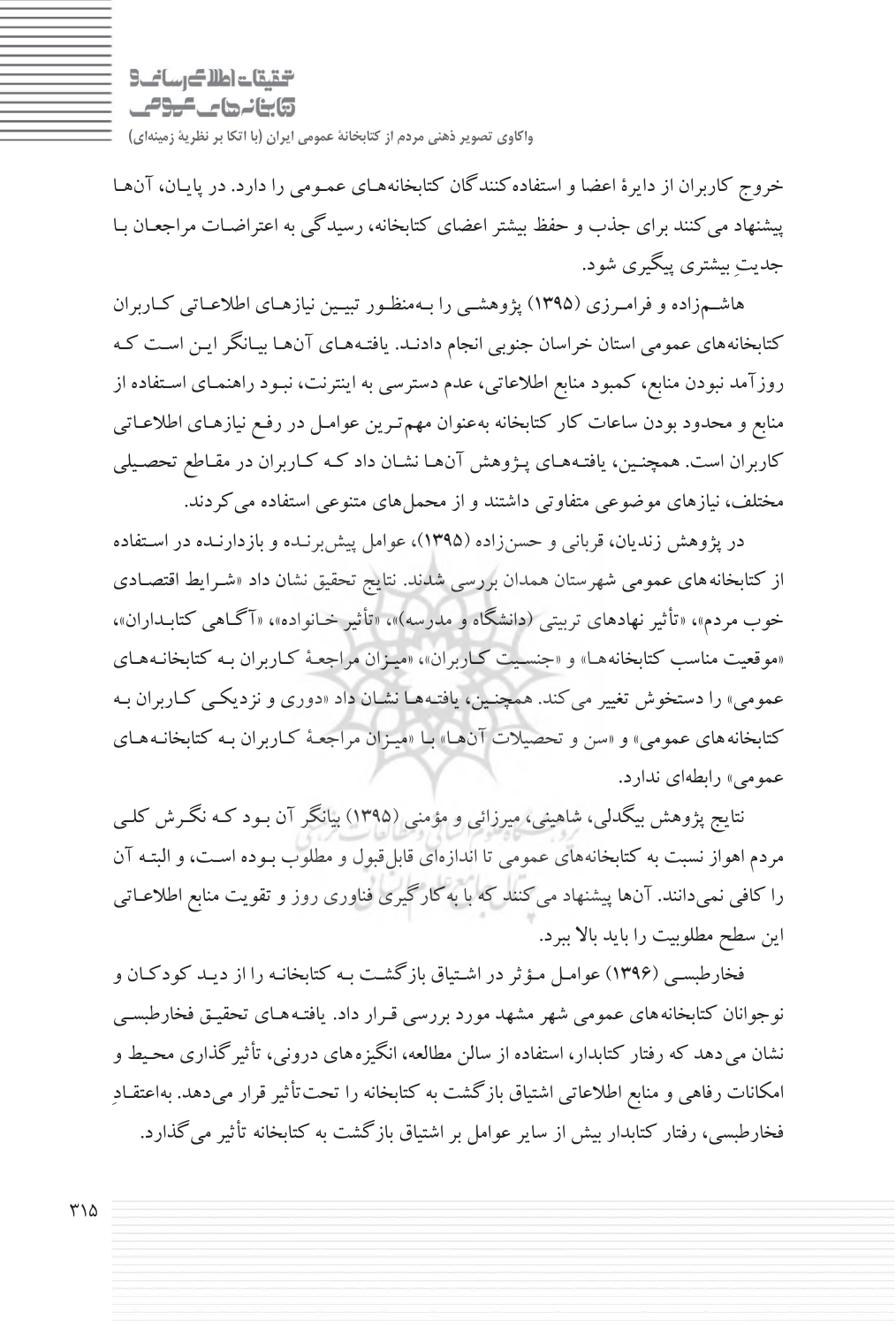شقيقات اطلاك رسائب 5 **تابنانهای موص تابستان 1399 دوره 26 شماره 2**

با مرور پيشينههاي ذكرشده ميتوان استنتاج كرد كه تأثير نهادهاي تربيتي همچون خـانواده و مدرسه نقش بسزايي در مراجعه و استفاده هرچه بيشتر از كتابخانههاي عمومي دارنـد. از طـرف ديگر، ميبايست كتابخانههاي عمومي بهلحـاظ منـابع اطلاعـاتي قـوي بـوده و انـواع محمـل هـاي اطلاعاتي را با توجه به نيازهاي كاربران فراهم كنند. همچنين، معماري و فضاسـازي كتابخانـههـا نيز بسيار بااهميت است.كتابخانه مي بايست بهلحاظ فيزيكي براي همه دسترس يذير و قابل اسـتفاده بوده و بهلحاظ فضاسازي، محيطي جذاب داشته و نماي بيروني كتابخانههـا نيـز بـهقـدري خـوب طراحي شده باشد كـه مخاطبـان بيشـتري را بـه خـود جـذب كننـد. همچنـين، وجـود كتابـداران متخصص و مشتاق ارائة خدمات با الگوهـاي رفتـاري مناسـب در حفـظ و جـذب اعضـاي بسـيار مؤثر خواهد بود. از طرفي ديگر، با توجه به ويژگيهاي رواني انسانها، اهميت دادن به مراجعـان عاملي بسيار مهم در رونق كتابخانـههـاي عمـومي محسـوب مـي شـود. خـدمات رفـاهي متنـوع و مناسب نيز از جملة مواردي است كـه مراجعـان بيشـتري را بـراي مراجعـه و اسـتفاده از خـدمات كتابخانه ترغيب خواهد كرد. بيشتر مراجعان دوست دارنـد كـه كتابخانـههـاي عمـومي را مركـز اجتماعات ببينند و با دريافت خدمات جنبي بيشتر و متنوعتـر (همچـون همـايشهـا، بزرگداشـت شاعران، نمايش و ...) اوقات بيشتري را در كتابخانه صرف كنند.

همچنين، از مرور پيشينهها ميتوان استنتاج كرد كه كتابخانههاي عمومي براي حفظ و البتـه جذب كاربربا مشكلاتي روبهرو هستند. بهاعتقاد پژوهشگران، موقعيت مكاني كتابخانـه يكـي از عوامل مؤثر در ميزان مراجعة افراد به كتابخانه است. كتابخانه براي جلب رضايت كاربران نياز بـه كتابداراني آگاه دارد. توجه به نيازهاي كاربراني كه از ناتواني جسمي رنج مـي برنـد در جـذب و حفظ كاربران بي تأثير نيست. افراد حداقل هايي نظير سيستم گرمايش-سرمايش و فضـاي مطبـوع را بـراي مراجعـه بـه كتابخانـه لازم مـيداننـد. درك اينكـه كـاربران كتابخانـه چـه تصـويري از كتابخانههاي عمومي دارند كمـك شـاياني در راسـتاي شـناخت نقـاط قـوت و ضـعف كتابخانـه خواهد بود. طي پژوهش حاضر، ديدگاه افراد نسبت به كتابخانه با تكيه بر رويكـردي كيفـي و بـا كمك نظرية زمينهاي ( يا نظرية دادهبنياد) مدلسازي خواهد شد.

<sup>1.</sup> Grounded theory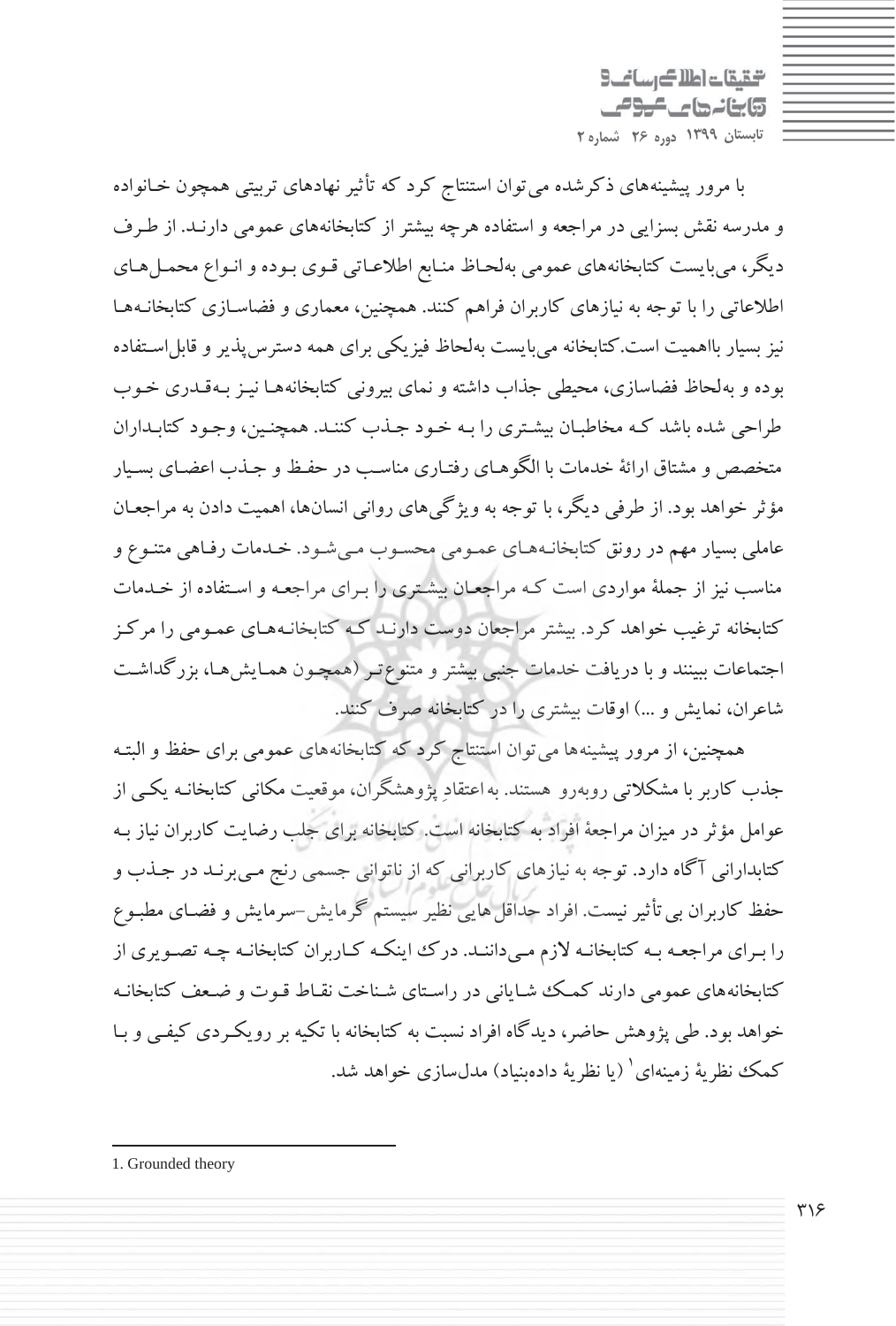التقاعات اطلاك رساني وابنانها ماكومي

**پرسشها** سؤالاتي كه اين پژوهش بهدنبال پاسخگويي آنهاست به شرح زير بوده است: .1 افراد از كتابخانه چه تصو ري كلي در ذهن دارند؟ .2 افراد از كتابخانههاي گذشته چه تصو يري در ذهن دارند؟ .3 افراد از كتابخانههاي اكنون چه تصو يري در ذهن دارند؟ .4 افراد از كتابداران حال حاضر چه تصو يري در ذهن دارند؟ .5 افراد از كتابداران گذشته چه تصو يري در ذهن دارند؟ .6 كتابخانه چه يثأت راتي برزندگي افراد يم گذارد؟ .7 دلا لي عدم رجوع افراد به كتابخانه يچ ست؟ .8 افراد براي مراجعه به كتابخانه چه شروطي دارند؟ .9 عكسالعمل مردم هنگام تهد دي تعط يلي كتابخانه يچ ست؟

### **روش پژوهش**

ماهيت پژوهش حاضرايجاب كرد كه از روش تحقيق كيفي نظرية زمينه اي استفاده شود. در اين روش، نمونه گيري وابسته به اشباع مفاهيم است. منظور از اشباع مفاهيم، رسيدن به مقطعـي اسـت كه ديگر هيچ اطلاعات جديـدي دريافـت نمـي شـود. در واقـع، نمونـه گيـري تـا لحظـهاي ادامـه مييابد كه مفـاهيم تكـراري دريافـت شـود (كـوربين و اشـتراوس، 2014). بـدين منظـور، روش نمونهگيري نظري استفاده شد. در نمونهگيـري نظـري، گـردآوري دادههـا، تحليـل و طبقـهبنـدي بهصورت همزمان انجام ميشود. نمونهگيري تا زمان دريافت اطلاعـات تكـراري ادامـه مـي يابـد. اين نمونهگيري براي توليد نظريـه هـاي توصـيفي مـورد اسـتفاده قـرار مـي گيـرد. در ايـن روش، هـمزمـان كـه نظريـة تكامـل مـييابـد نمونـهگيـري انجـام مـيشـود (جلالـي، 1391). بـهمنظـور صرفهجويي در زمان، انرژي و هزينه با افراد در دسترس انجام مي شد.

بهطور كلي، در اين تحقيق تا رسيدن به اشباع مفاهيم 72 مصاحبه صورت گرفت. در طـول مصاحبه، انتخاب هدفمند مشاركت كنندگان بهگونهاي كـه تنـوع سـني-جنسـيتي-شـغلي و غيـره رعايت شود انجام شد. براي دسته بنـدي و تحليـل دادههـا از نـرمافـزار مكـس كيـودا<sup>\</sup> و همچنـين

<sup>1.</sup> Maxqda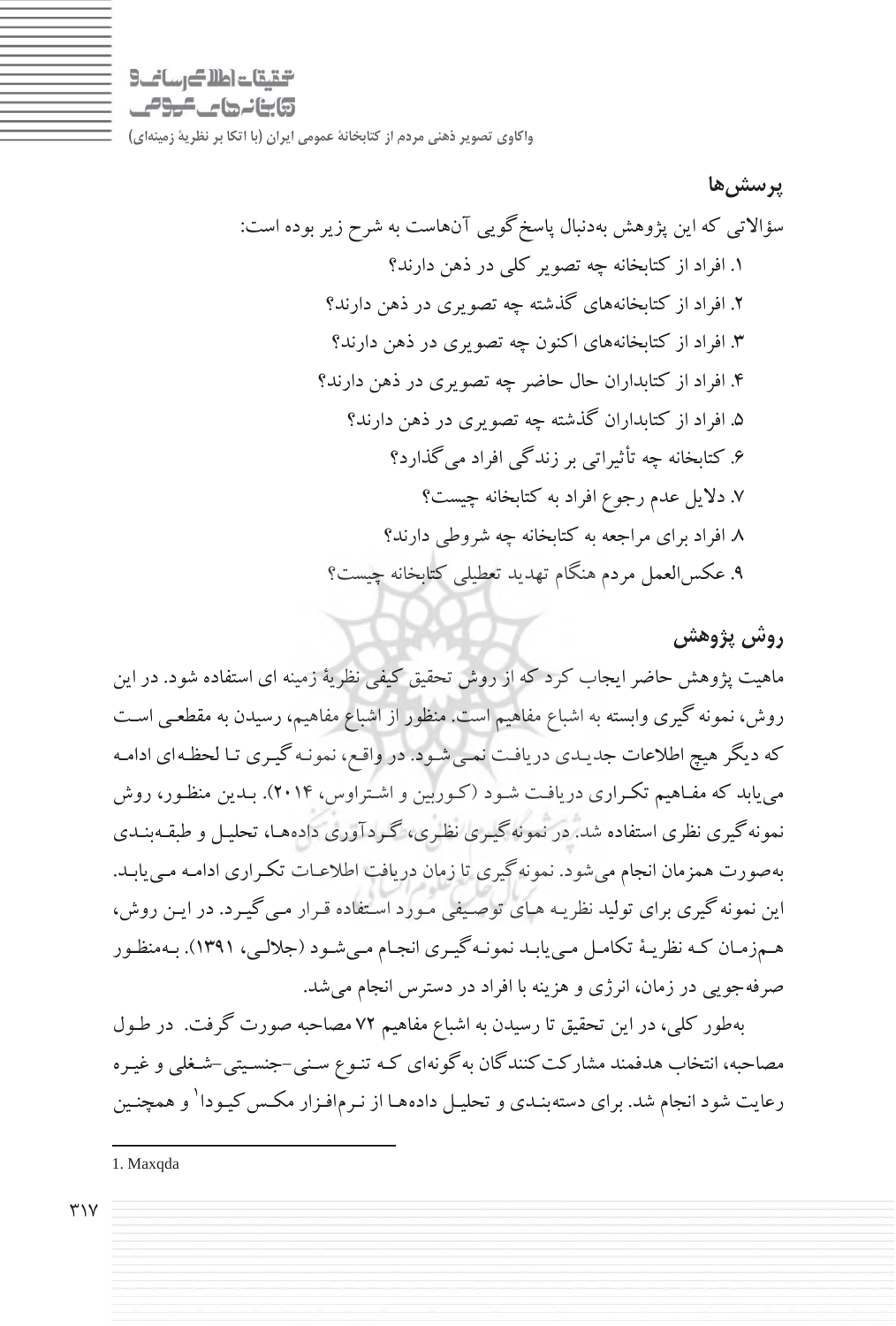شقيقات اطلاك رسائب 5 وابنانها كالمومى **تابستان 1399 دوره 26 شماره 2**

بهمنظور گردآوري اطلاعات، مصاحبة ساختاريافته حاوي 14 سؤال مـورد اسـتفاده قـرار گرفـت. قابليت اعتماد ابزار يژوهش مورد بررسي قـرار گرفـت. اسـترابرت و كـاريتنر <sup>(</sup> (۲۰۰۳) بـهنقـل از لينكلن و كوبا چهار معيار اعتبار يا مقبوليـت، اطمينـان-ثبـات، قابليـت تأييـد، و قابليـت انتقـال يـا تناسـب را بـراي ارزيـابي روايـي و دقـت واسـتحكام مطالعـات كيفـي پيشـنهاد كردنـد. در ايـن پژوهش، براي سنجش روايي و دقت و استحكام دادهها از چهار روش فوق اسـتفاده شـده اسـت. اعتبار به اطمينان از صحت و درستي دادهها اشاره دارد، بدين معنا كه يافتهها با منظـور و مقصـود مشاركت كنندگان همخـواني داشـته باشـد. تحليـل مقايسـهاي راه مناسـبي بـراي اعتباربخشـي بـه دادهها است. مقايسة مداوم بخشهـاي مختلـف يـك مصـاحبه بـا سـاير مصـاحبه هـا بخـشهـاي نادرست را نمايان ميكند. بهعلاوه، در طي پژوهش، جسـتوجـو بـراي مباحـث مغـايرو تحليـل موارد معكوس بر اعتبار دادههـا مـي|فزايـد (ويمپنـي و گـس <sup>۲</sup>، ۲۰۰۰). در ايـن پـژوهش، محقـق تحليل مقايسهاي مداوم را مدنظر قرار داده و علاوه برآن در پي يافتن و تحليل موارد معكـوس و منفي نيز بوده است. روش ديگر براي اعتباربخشي به دادهها درگيـري طـولانيمـدت بـا موضـوع است. محققان قريب به هشت ماه با موضوع تحقيق درگير بوده و در اين مدت يافتهها را چنـدين بار مرور و اصلاح كردهاند.

روش ديگر براي اعتباربخشي به دادهها، بازبيني ناظرين يا همكار يـا هـم تـرازسـنجي اسـت (عباسزاده، 2012). بهمنظور تأييدپذيري داده ها، متن 14 مصاحبة اول بههمراه كدگذاري بـاز در اختيار همكاران مسلط برنظرية زمينهاي قرار گرفت تا فرايند تجزيهوتحليل را بررسـي و درمـورد نقايص و كاستيهاي آن اظهارنظر كنند. همچنين، صحت و درسـتي دادههـا و چگـونگي فراينـد انجام كار گردآوري دادهها و مبناي روششناسي پژوهش نيز به تأييد همكاران مسـلط بـر نظريـة زمينهاي رسيد. قابليت اطمينان-ثبات معـادل پايـايي در مطالعـات كمـي اسـت و بـه معنـاي ثبـات دادهها در طول زمان و شرايط مشابه است. قابليت اعتماد از طريق حسابرسـي صـورت مـيگيـرد (چايوويتي و پايران"، ۲۰۰۳). در اين پژوهش، پژوهشگر تمام مراحل را از ابتدا تا انتها بهصـورت دقيق گزارش كرده است تا امر حسابرسي براي ناظران ميسر شود. انتقالپذيري يا تناسـب دادههـا بهمعناي تعميم يافتههاي پژوهش به سـايرمحـيطهـا و گـروههـاي مشـابه اسـت. از آنجـا كـه هـر تجربهاي كه در پژوهش كيفي بررسي ميشود تجربهاي منحصربهفـرد اسـت؛ لـذا قابليـت تعمـيم

<sup>1.</sup> Streubert Speziale & Carpenter, 2. Wimpenny & Gass 3. Chiovitti & Piran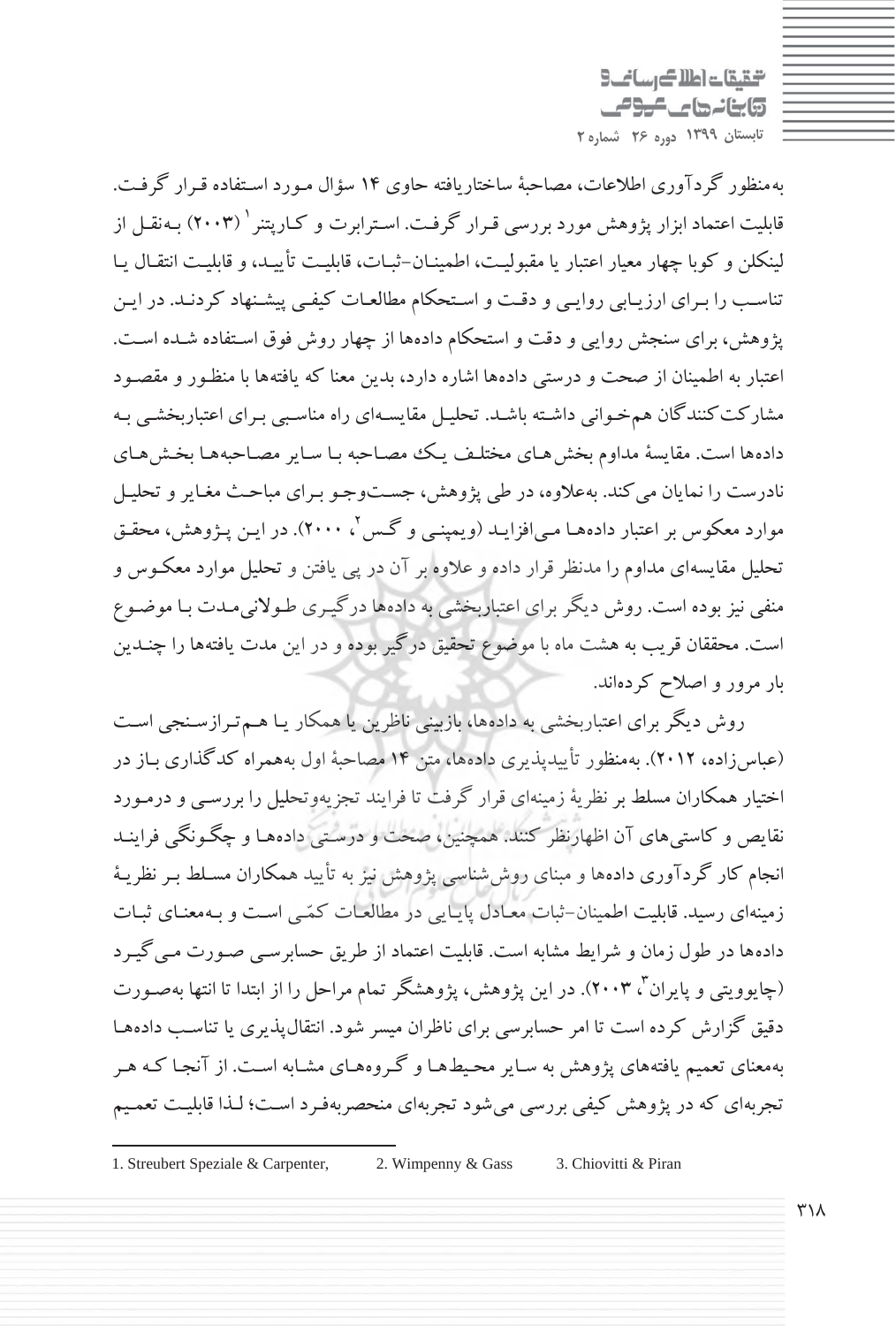$9 - i$  and  $4$  and  $6 - 7$ وابنانها ماكومي

معنايي ندارد. براي بررسي انتقالپذيري دادهها، ميتوان يافتهها را در اختيار افرادي قـرار داد كـه در پژوهش مشاركت نداشتهاند. اگر افرادي كه در پژوهش مشاركت نداشتهاند يافته ها را مطـابق بـا تجربيـات خـود بداننـد، انتقـالپـذيري پـژوهش تأييـد مـيشـود ( عبـاسزاده، 2012). در ايـن پژوهش، يافتهها در اختيار چند عضو هيئتعلمي قرار گرفت و بدين ترتيب انتقالپذيري دادههـا به تأييد رسيد.

در هريك از استانها، فردي مسئول انجام مصاحبه بود و فرايند مصاحبه بهصورت گروهـي انجام شد. در پژوهش حاضر، 72 نفراز افراد مختلف جامعه (كاربران، ناكـاربران) از اسـتانهـاي آذربايجان شرقي، اهواز، ايلام، بوشهر، تهران، چهارمحال و بختيـاري، خراسـان رضـوي، كـرج، كردستان و كرمانشاه در مصاحبه شركت كردند. مصاحبهشوندگان برحسب ميـانگين سـني از 12 تا 34 سال، برحسـب مـدرك تحصـيلي از نوسـواد و كـم سـواد تـا دكتـري، و برحسـب شـغل از دانشآموز تا كارمند را شامل ميشدند. انتخاب افراد در پاركها، امـاكن عمـومي، كتابخانـههـا، دانشگاهها و نظايرآن انجام شده است. لازم به ذكر اسـت قبـل، حـين و بعـد از فراينـد مصـاحبه، مسائل اخلاقي رعايت شد. افراد كاملاً بهصورت اختياري و آزادانه در مصاحبه شـركت كردنـد. هر فرد در هر لحظهاي از مصاحبه ميتوانست مصاحبه را ترك كند. درمورد افراد زيـر 18 سـال، ملاحظات اخلاقي با دقت بيشتري رعايت شد.

فرايند تجزيهوتحليل با گردآوري اولين دادهها يعني پس از انجام اولين مصـاحبه، شـروع و تا دريافت آخرين مصاحبه ادامه يافت. طي ايـن فراينـد، داده هـاي خـام بـه اجزايـي كوچـكتـر تقسيم ميشوند. مفاهيم معناداري كه بهلحاظ موضوعي نزديكي معنايي دارند با يكديگر ادغـام و موارد تكراري حذف ميشوند. به اين فرايند كه طي آن تمام دادهها با يكديگرمقايسه مـي شـوند و پس از حذف موارد تكراري موارد باقيمانده طبقـه بنـدي مـي شـوند تجزيـه وتحليـل مقايسـهاي مداوم مي گويند (پولايـت، تاتـانو و بـك، 2010). ارزيـابي مـداوم داده هـا كـه از آغـاز تـا پايـان پژوهش صورت ميگيرد ارزش و صحت دادهها را تضمين ميكند (چايوويتي و پايران، 2003).

**كدگذاري باز:** مرحلة كدگذاري باز در پژوهش حاضربا پياده سـازي فايـل صـوتي و تبـديل آنها به فايل متني، شروع وبعد از چند مرتبـه مـرور و بـازخواني مصـاحبههـا، اشـراف بيشـتري بـر مفاهيم و اطلاعات حاصل شد. همزمان با تحليل هرمصاحبه، مفاهيم و كدها با يكـديگر مقايسـه و مفاهيمي كه نزديكي معنايي داشتند در طبقات اولية انتزاعيتـر كـه « طبقـه » يـا « مقولـه » نـام داشـت

 $419$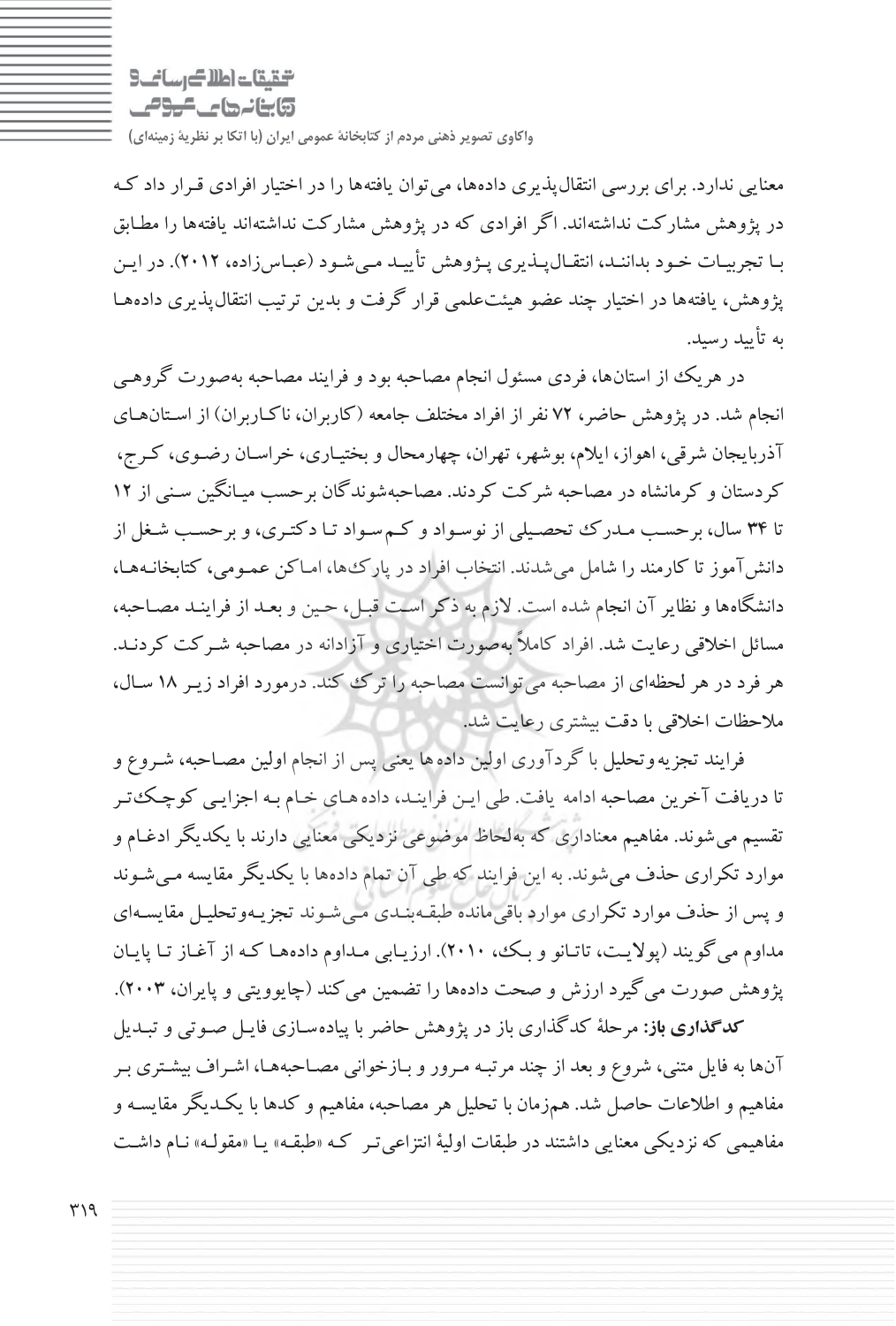التقيقات اطلاك رساني وابنانها كالموامي **تابستان 1399 دوره 26 شماره 2**

مقولهبندي شده وبراي هرمقوله نامي در نظـر گرفتـه مـي شـد. از مجمـوع 72 مصـاحبة مربـوط بـه تصوير كتابخانه، 2348 كد اوليه حاصل شد كـه پـس از تطبيـق، حـذف مـوارد تكـراري، و ادغـام مواردي كه قرابت معنايي داشتند، تعداد كدهاي باز ابتدا به 280 و سپس به 163 عدد تقليل يافت .

**كدگذاري : محوري** كدگذاري محوري فراينـد ارتبـاط دهـي مقـولات بـهدسـت آمـده در مرحلة كدگذاري باز است. مقولات اوليهاي كه در مرحلة كدگذاري باز به دست آمدند پـس از بررسي و مقايسة مداوم در دستة بزرگتري قرار ميگيرند . در پژوهش پـيشِ رو نيـز كدگـذاري محـوري مطـابق دسـتورات ازپـيشتعيـينشـدة اشـتراوس و كـوربين صـورت گرفـت و كـدها و زيرطبقات پس از مقايسه در طبقاتي انتزاعي تر قرار گرفتند. اگر نقطهٔ اشـتراكي ميـان زيرطبقـات ديده نميشد و هر طبقه مستقلاً بار مفهومي داشـت، خـود آن طبقـه بـه عنـوان طبقـهوارد مرحلـة بعدي ميشد . سپس هر دو يا چند طبقه كه با يكـديگر ارتبـاط موضـوعي داشـتند در يـك طبقـة محوري قرار ميگرفتند.

**كدگذاري : انتخابي** آخـرين فيلتـر پـالايش مقـولات، كدگـذاري انتخـابي اسـت. در ايـن مرحله، پژوهشگربا نظم دادن به مقولات آنها را براي شكل دهـي و سـاخت يـك نظريـه آمـاده ميكند. كدگذاري انتخابي بهمنظور ايجـاد ارتبـاط منطقـي و دقيـق ميـان مقولـة مركـزي و سـاير مقولات و همچنين در ايجاد ارتباط هر مقوله با ساير مقولات است .

محصول نهايي نظرية زمينه اي، مدلي نظري-مفهومي اسـت كـه الگوهـاي رفتـاري -فكـري افراد موردمطالعه را به تصوير كشيده و تبيين ميكند (مايان، 2001).

از آنجا كه تحقيق حاضر با هدف شكل گيري نظرية توصيفي تصـوير كتابخانـه انجـام شـده است، لذا ميبايست طبقهاي بهعنوان طبقة مركزي انتخاب شود كـه بيشـترين نزديكـي بـه هـدف اصلي پژوهش را داشته باشد. پرواضح است كه افـراد بنـا بـه تصـويري كـه از كتابخانـه در ذهـن پروراندهاند دلايل عدممراجعه شـان را بيـان مـي كننـد. آن هـا مطـابق تصـوير يـا تصـاويري كـه از گذشته تـاكنون از كتابخانـه در ذهـن داشـته انـد ضـعف هـاي موجـود را برشـمرده و متعاقـب آن ضعفها، شروط مراجعه به كتابخانه را تنظيم ميكنند. همچنين، افراد مطـابق تصـوير يـا تصـاوير كتابخانه، تأثيرگذاري يا عدم تأثيرگذاري اين نهاد را مورد بحث قرار داده و درمـورد كارمنـدان (كتابداران) آن اظهارنظر مي كنند. با اين تفاصيل، معقولانه به نظـر مـي رسـد كـه طبقـات تصـوير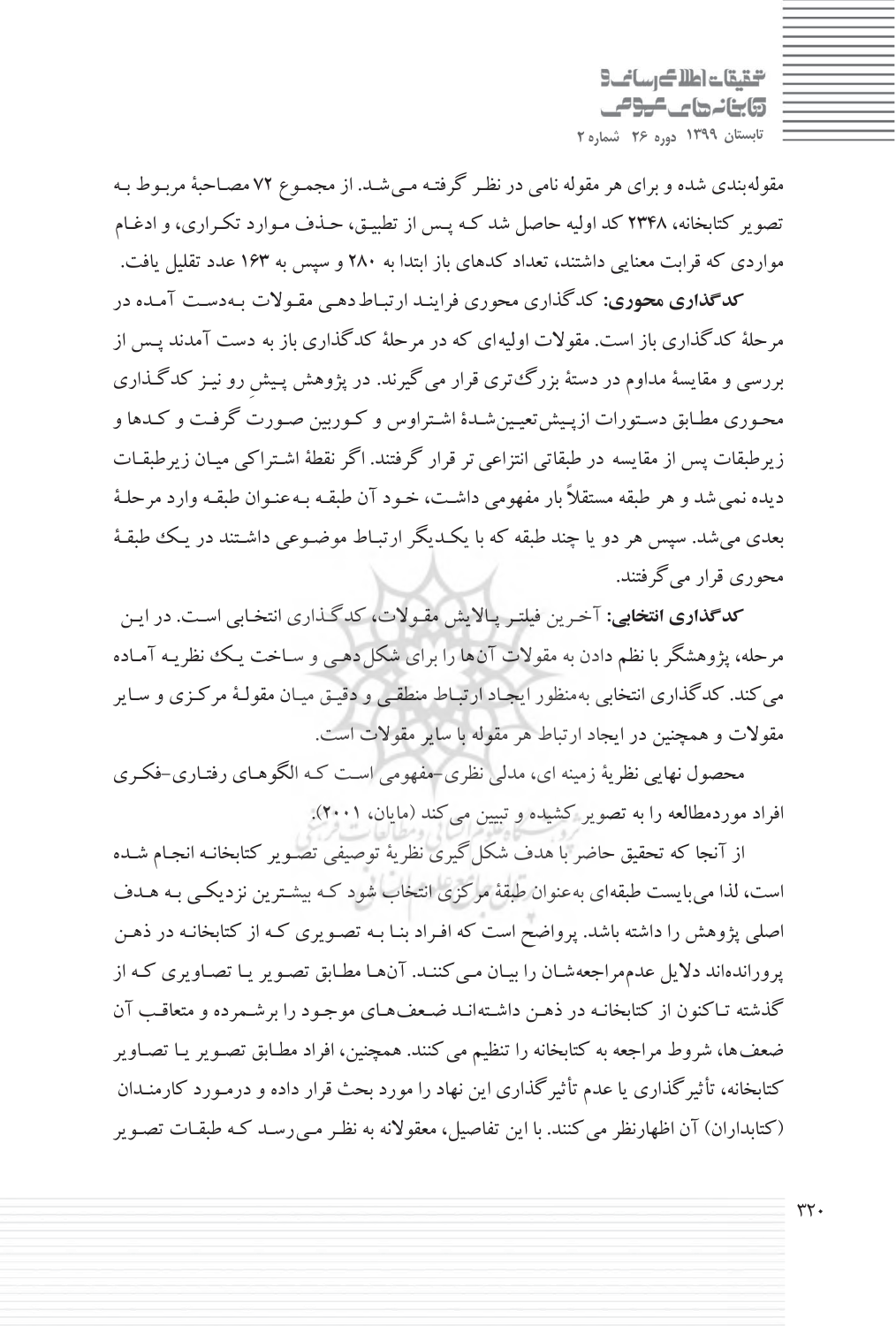$9 - i$  and  $4$  and  $6 - 7$ وابنانها ماكومي

كتابخانه، تصوير كتابخانه-اكنون وتصوير كتابخانه-گذشته را بهعنوان طبقـات مركـزي انتخـاب كنيم. با اين حال، مطابق توصيهٔ گليزر و اشتراوس، زماني كه تعداد طبقات مركزي بـيش از يـك طبقه باشد ميتوان از يـك طبقـه بـه طبقـهاي ديگـر ارجـاع داد (2017). ازايـنرو، طبقـة تصـوير كتابخانه بهعنوان طبقة مركزي انتخاب شد.

**نمونهاي از تحليل مصاحبهها:** نظرية زمينه اي روشي سـهمرحلـهاي بـراي توليـد نظريـههـاي توصيفي است. در اين پژوهش نيز سعي براين بود كه ضمن حفظ قالـب اصـلي نظريـة زمينـه اي، در تحليل دادهها، انعطاف و پويايي رعايت شود. بهعبارت ديگر، براي تحليل دادهها از سـه فيلتـر كدگذاري باز، محوري و انتخابي عبور كردنـد. امـا بـا توجـه بـه بـالا بـودن حجـم كـدهاي بـاز، دستيابي به كدهاي محوري مشكل بود. به همين علت، كدهاي بـاز در زيرطبقـاتي قـرار گرفتنـد. سپس، زيرطبقات نيز در كنار يكديگر طبقاتي را تشـكيل دادنـد. هـر دو يـا چنـد طبقـه در كنـار يكديگر يك طبقة محوري را تشـكيل مـيدادنـد. پژوهشـگر بـراي تحليـل مصـاحبه هـا مـتن هـر مصاحبه را بهدقت بررسي كرد. در مرحلة كدگذاري باز، هرواژه اي كه كوچـكتـرين ارتبـاطي با موضوع تحقيق داشت بهعنوان كد باز كدگذاري مي شد. طـي كدگـذاري بـاز، تعـداد زيـادي كد به دست ميآمد. بسياري از كدها با يكديگرمترادف بودند؛ ازاينرو، بسامد بعضـي از كـدها بسيار بالا بود. طي اين مرحله، كدها با يكديگرمقايسه شدند. از ميان كدهاي مترادف، كدي كـه از نظرِ محتوايي و نگارشي قوام بيشتري داشت بهعنوان كـد بـاز وارد مراحـل بعـدي مـي شـد. در مرحلة بعد، كدهاي بازي كه از نظرِ موضـوعي قرابـت داشـتند در يـك زيرطبقـه قـرار گرفتنـد و براي هر زيرطبقه نامي انتخاب شد. هر دو يا چنـد زيرطبقـه نيـز در كنـار يكـديگر يـك طبقـه را تشكيل ميدادند. در حقيقت، تشكيل زيرطبقات و طبقات نـوعي ابتكـار بـود كـه رونـد شـناخت كدهاي محوري را تسـهيل مـي كـرد. در نهايـت، از ميـان كـدهاي محـوري، كـدي كـه توانـايي ارتباطدهي تمام كدهاي محوري را داشت بهعنوان كد انتخابي شناخته شد. در ادامه، نمونـهاي از تحليل مصاحبهها ارائه شده است:

يكي از كاربران كرجي در پاسخ به سؤال «وقتي كلمة كتابخانـه را مـيشـنويد، چـه واژه يـا تصويري به ذهن شما ميرسد؟» گفت: «منبع دانش».

در مرحلة اول، منبع دانش بهعنوان كد باز كدگذاري شد. فردي ديگـر در پاسـخ بـه سـؤال مذكور گفت: «انبار كتاب». با مقايسة كدهاي باز، كـدي كـه از نظـرِ نگارشـي ارجحيـت داشـت

 $\uparrow\uparrow\uparrow$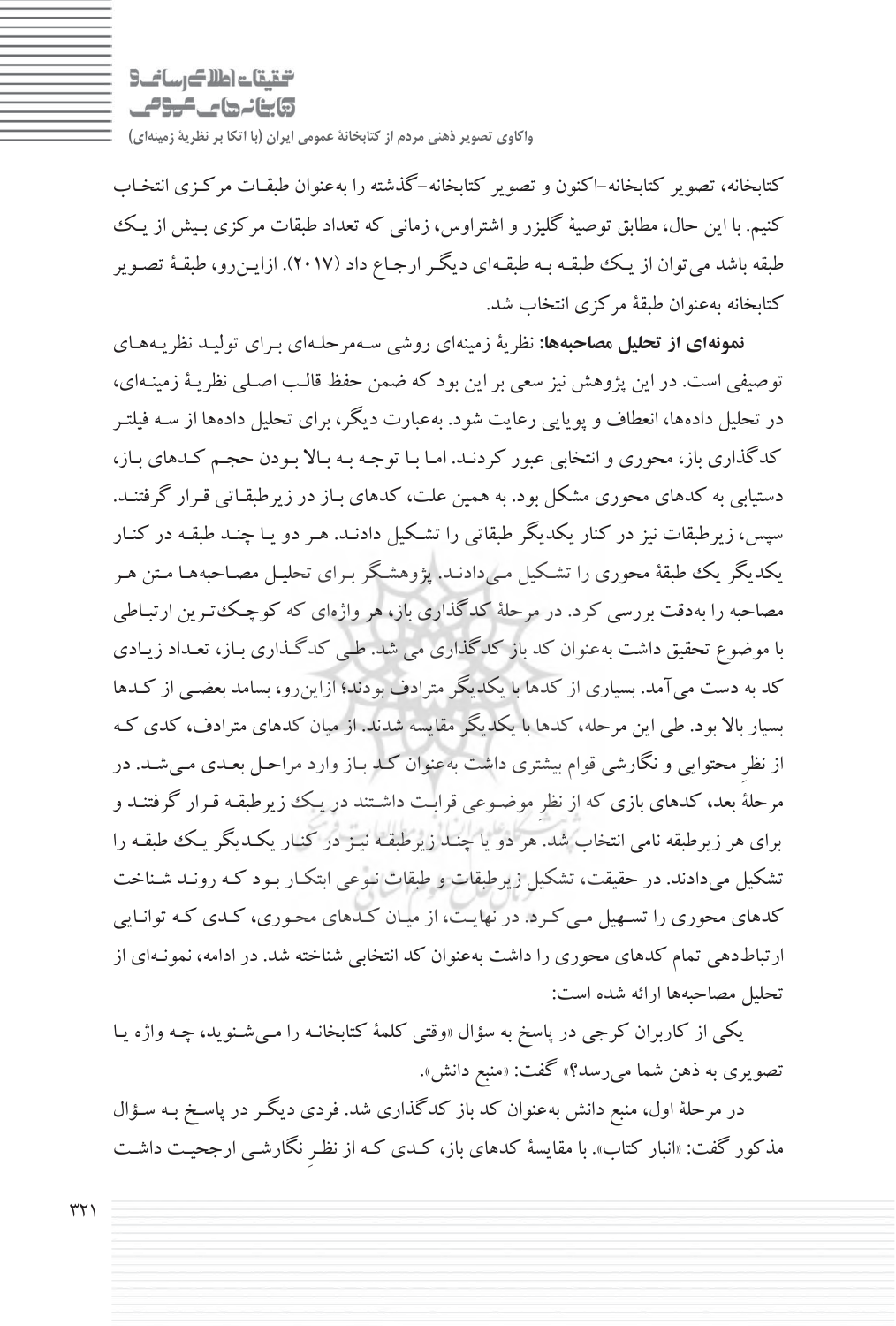شقيقات اطلاك رسائب 5 وابنانها كالموامي **تابستان 1399 دوره 26 شماره 2**

بهعنوان كد باز در روند تحليل باقي ميماند. از نظرِ پژوهشگر كد «منبع دانش» در مقايسه بـا كـد «انبار كتاب» از صلابت محتوايي بيشـتري برخـوردار بـود. يكـي ديگـر از مصـاحبه شـوندگان در پاسخ به سؤال مزبور گفت: «مكان سـازماندهـي شـده». مقايسـة مـداوم كـدهاي بـاز، اشـتراكات معنايي كدها را نمايان ميكرد. كدهاي منبع دانش و مكان سازماندهيشـده و چنـد كـد ديگـر، بهدليل قرابت موضوعي در يك زيرطبقه قرار گرفتند. اين زيرطبقـه «مكـان سـازمانيافتـة دانـش» نامگذاري شد. در مرحلة بعد، زيرطبقات با يكديگرمقايسه ميشدند و اگر اشتراك معنايي ميـان زيرطبقات مشاهده ميشد هردويا چند زيرطبقه در يك طبقه قرار مـيگرفتنـد. زيرطبقـة «مكـان سازمان يافتهٔ دانش» با زيرطبقهٔ «مكان دانش گستري» در يك طبقه جاي گرفتند. اين طبقـه، «بسـتر دانشاندوزي» نامگذاري شد. طبقات نيز بهطور مداوم با يكديگرمقايسه مـيشـدند. طبقـة «بسـتر دانشاندوزي» با «محيط متناقض» روي يك محور قرار گرفتند. در حقيقت، طبقة محـوري «منبـع نامتوازن دانش» پوششدهندة طبقات «بستر دانشاندوزي» و «محيط متناقض» بود.

لازم به ذكر است در برخي موارد، هيچ نقطة اشـتراكي ميـان طبقـات ديـده نمـي شـد. اگـر طبقهاي با هيچكدام از طبقات ديگراشتراك موضوعي نميداشت و از طـرف ديگـربـار معنـا يي آن طبقه محسوس ميبود، آن طبقه بهصورت مستقل وارد مرحلة بعد . ميشد

**يافتههاي پژوهش**

بهطور كلي و پس از انجام 72 مصاحبه، 163 كد اوليه به دست آمد. ادغام و دسته بنـدي كـدهاي اوليه، توليد 56 زيرطبقه را در پي داشت. با گروهبندي انتزاعي زيرطبقات، 23 طبقه حاصل شـد و در نهايت از دل طبقات، 9 طبقة محوري به دست آمد .

> **پرسش شمارة : 1 افراد از كتابخانههاي عمومي چه تصوير كلي در ذهن دارند؟ تم اصلي :1 منبع نامتوازن دانش**

تصاويري كه افراد از كتابخانه در ذهن پرورانده بودند اغلـب نشـان دهنـده و مؤيـد ايـن بـود كـه آنها كتابخانه را منبع نامتوازن دانش ميدانستند. اين عدم توازن از آنجا نشـئت مـي گيـرد كـه از يك سو مردم كتابخانه را بستر دانش|ندوزي ميدانند و از سوي ديگر معتقدنـد محـيط كتابخانـه محيطي متناقض است. بهزعم افراد، كتابخانه گنجينة سازمان يافتـة دانـش و فضـايي دانشـي اسـت كه با اقداماتي نظير مشاورهٔ اطلاعاتي، و دانش گستري خود را به منصهٔ ظهور مي رسـاند. يكـي از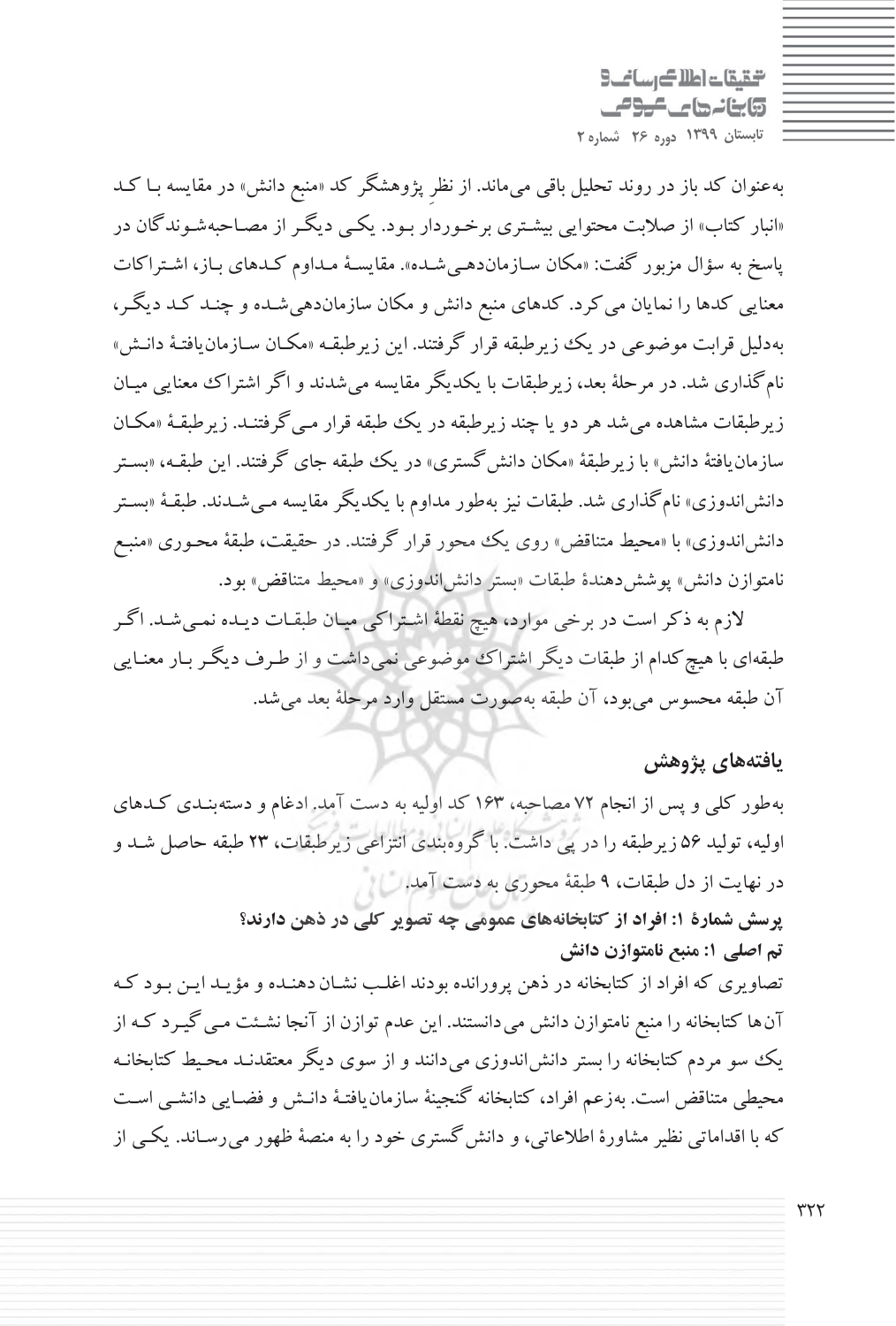$9 - i$  and  $4$  and  $6 - 7$ وابنانها ماكومي

**واكاوي تصوير ذهني مردم از كتابخانة عمومي ايران (با اتكا بر نظرية زمينهاي )**

كاربران در پاسخ به سؤالِ «وقتي كلمة كتابخانه را ميشنويد، چه واژه يا تصـويري بـه ذهـن شـما ميرسد؟»، گفت: «مكاني كه منابع دلخواه كاربران رو پوشش ميده». پوشش منابع دلخواه كـاربر بهنحوي دانشگستري كتابخانه را به ذهن متبادر مـي سـازد. نكتـة ديگـر آنكـه، برخـي معتقدنـد كتابخانه محيطي ملالآور است، حال آنكه برخي ديگراعتقادشان خلاف اين بود، بهطـوري كـه كتابخانه را مكاني نشاطآور ميدانستند. يكي از شركت كنندگان در پاسخ به سـؤال فـوق گفـت: «كتابخانه از نظرِ من يه فضاي تاريك و كسل كننده هست و تصـويري جـز ايـن نـدارم». فضـاي تاريك و محيط كسل كننده نشاندهندة ملال آور بودن كتابخانه هستند.

| كدهاي اوليه                                                                                                                                      | زيرطبقات                                   | طبقات           | طبقات محوري           |
|--------------------------------------------------------------------------------------------------------------------------------------------------|--------------------------------------------|-----------------|-----------------------|
| فضای تاریک ⁄ محیط کسل کننده/ مکان<br>شلوغ                                                                                                        | ملال آور                                   | محيطي متناقض    |                       |
| مکان به روز/ فرح بخش/ امنیت/ آرامش                                                                                                               | نشاط آور                                   |                 |                       |
| مکان آموزش و یادگیری/ مکان یادگیری<br>مادامالعمر/ مکانی برای بیشتر دانستن/<br>خدمات پژوهشی/بستر تغییر و پویایی/<br>ارائهدهندة خدمات رايگان عمومي | فضای دانشی                                 |                 | منبع نامتوازن<br>دانش |
| منبع دانش/ دربرگیرندهٔ منابع مختلف/<br>پوشش دهندهٔ منابع دلخواه کاربر/ مکان<br>رابط فرد و دانش/ مکان تبادل اطلاعات                               | كنجينة<br>سازمان يافتهٔ دانش<br>دانش گستري | بستر دانشlندوزی |                       |
| راهنمایی در یافتن اطلاعات                                                                                                                        | مشاورة اطلاعاتي                            |                 |                       |

جدول.1 تصو ري كلي افراد از كتابخانة عمومي

**پرسش شمارة : 2 افراد از كتابخانههاي گذشته چه تصويري در ذهن دارند؟ تم اصلي:2 مكان غيرقابلتحمل**

تصويري كه از كتابخانههاي گذشته (كتابخانههاي سنتي كه مربوط به گذشـتههـاي دور اسـت و همچنين كتابخانههايي كه به قبل از مدرنيتـه مربـوط مـي شـوند) در ذهـن مـردم نقـش بسـته بـود تصويري ناخوشايند است، چراكه آنها كتابخانـه را مكـاني غيرقابـل تحمـل مـي دانسـتند. از نظـرِ آنها، كتابخانه انبار بههمريختة كتاب ومكاني ملالآور و ساكت است . يكي از افـراد در پاسـخ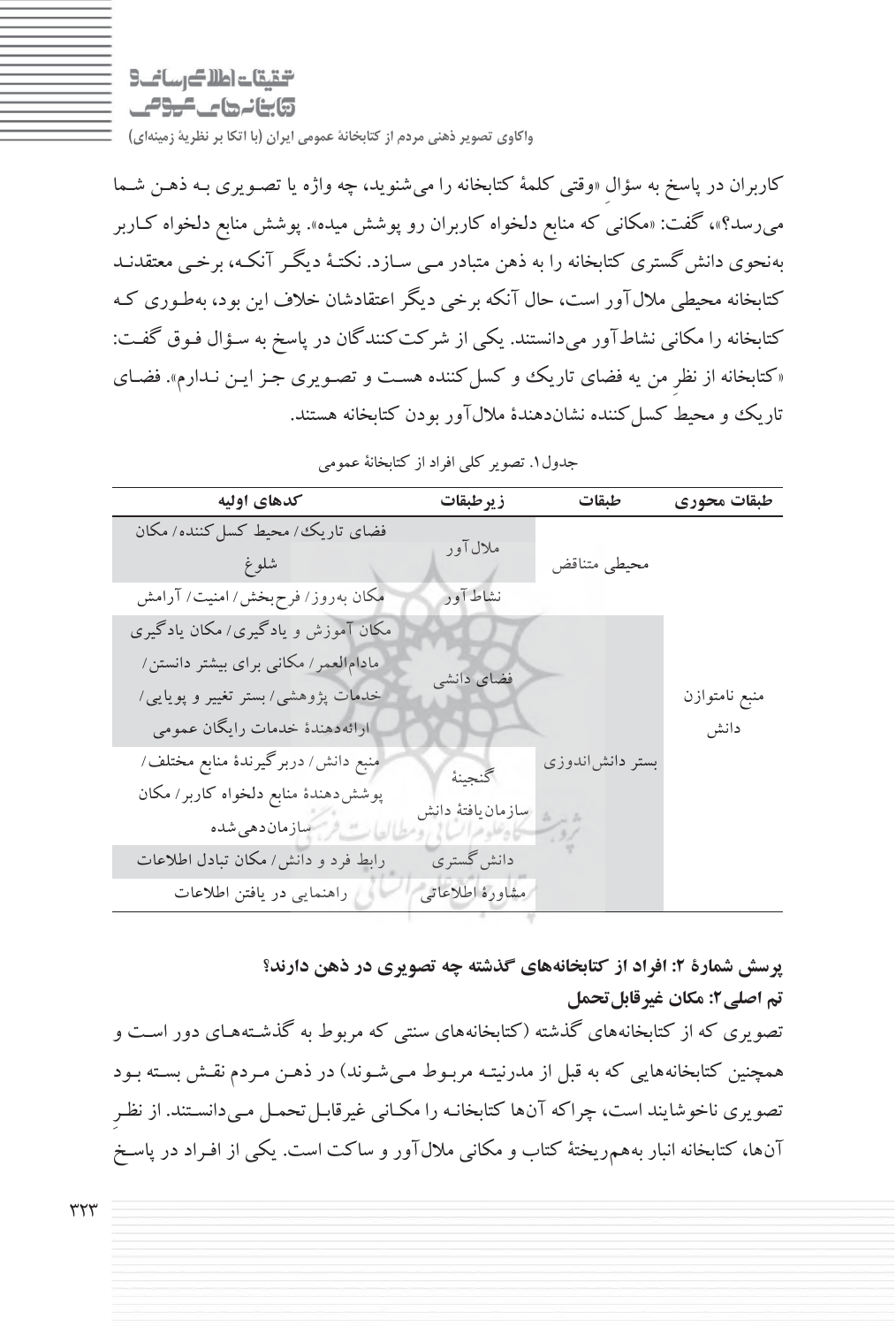گینگات اطلاک رسائے 9 وابنانها كالموامي **تابستان 1399 دوره 26 شماره 2**

به سؤالِ «تصويري كه قبلاً از كتابخانه داشتهايد چـه بـود؟ از نظـرِ شـما وضـعيت كتابخانـه هـا در گذشته چگونه بوده است؟»، گفت: «من فكر مي كنم كتابخانههاي گذشته مكـانهـاي خشـك و بيروحي بودند». خشك و بيروح بـودن كتابخانـه نمـودي از مـلال آور بـودن آن اسـت. اغلـب افراد كتابخانه را مخزن كتاب معرفي كردند، مخزني كه به سازماندهـي منـابع آن تـوجهي نشـده است. محيط آرام كتابخانه از يك سـو و منـابع قـديمي و خشـك و بـي روح بـودن كتابخانـه از سوي ديگر منجر به آن شده است كه مردم كتابخانه را محيطي ملالآور و ساكت بنامند.

| كدهاى اوليه                                          | زيرطبقات                | طيقات        | طبقات محوري       |
|------------------------------------------------------|-------------------------|--------------|-------------------|
| مکان خشک و بی روح/مکانی با معماری<br>كهنه/ محيط آرام | ملالآور و ساکت          | مكان         |                   |
| مخزن كتاب/ عدم سازماندهي منابع                       | انبار بههمريخته<br>كتاب | غيرقابل تحمل | مكان غيرقابل تحمل |

جدول.2 تصو ري گذشتة كتابخانة عمومي

**پرسش شمارة : 3 افراد از كتابخانههاي حال حاضر چه تصويري در ذهن دارند؟ تم اصلي3 : محيط دلچسب** برخلاف تصويرنامناسبي كه افراد از كتابخانههاي گذشته در ذهن داشـتند، تصـوير حـال حاضـر كتابخانه جذاب به نظرميرسد. ايـن جـذابيت از آنجـا اسـتدلال مـي شـود كـه افـراد كتابخانـه را محيطي دلچسب معرفي كردند. محيطي كه امن و آرامشبخش و همچنين گنجينة سـازمان يافتـة قابلاعتماد است. فضاي سالم، محيط آرام و بـهروز بـودن كتابخانـه مؤيـد امـن و آرامـش بخـش بودن آن است، ضمن آنكه ارائة منابع موثق و سازماندهـي منـابع باعـث شـده اسـت از كتابخانـه تصوير گنجينهٔ سازمان يافتهٔ قابل|عتماد در ذهن مردم نقش ببندد.

| كدهاى اوليه                        | زيرطبقات                        | طبقات          | طبقات محوري |
|------------------------------------|---------------------------------|----------------|-------------|
| فضای سالم/مکان بهروز/<br>محيط آرام | امن و آرامش بخش                 | محيط<br>دل چسب | محيط دل چسب |
| ارائهٔ منابع موثق/ سازماندهی منابع | كنجينة سازمان يافتة قابل اعتماد |                |             |

جدول.3 تصو ري حال حاضر كتابخانههاي عمومي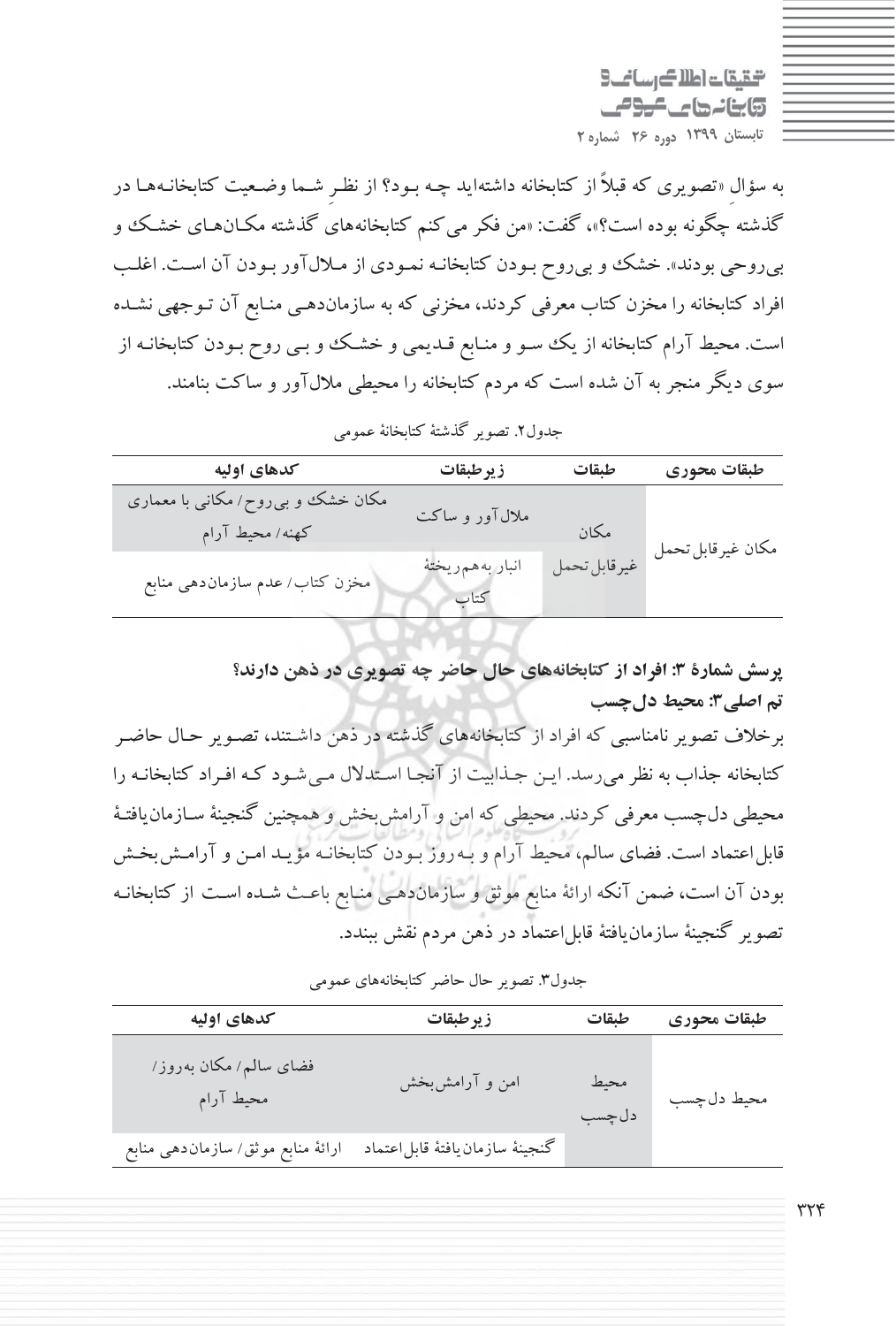التالي اطلاك اساني

وابنانها عاكومي

**واكاوي تصوير ذهني مردم از كتابخانة عمومي ايران (با اتكا بر نظرية زمينهاي )**

**پرسش شمارة : 4 افراد از كتابداران حال حاضر چه تصويري در ذهن دارند؟ تم اصلي 4 : شايستة كمكار** بهباور افراد، كتابداران حال حاضر شايسـتگاني كـمكـار هسـتند. در نظـر مـردم، كتابـداران حـال حاضرافرادي شايسته هستند كه با وجود شايستگي درگير كارهـاي روتـين و تكـراري شـده انـد . آگاهي و اخلاقمداري كتابداران حال حاضرنشاندهندة شايستگي آنها اسـت. كتابـدارن حـال حاضرافرادي بهروز، متخصص و باسواد هستند كه ايـن هـا مؤيـد آگـاهي ايشـان اسـت . يكـي از افراد در پاسخ به سؤالِ «چه تصويري از كتابداران اكنون در ذهـن داريـد؟»، گفـت: «مـن اعتقـاد دارم كتابــدارا آدمــاي باســوادي هســتن». همچنــين، كتابــداران در نظــرمــردم افــرادي صــبور، خوش برخورد، محترم و حامي كاربراناند كه اين ها نيز نشان دهنـدۀ اخـلاق مـداري آن هـا اسـت. همان طور كه گفته شد، عليرغم تمـام ايـن شايسـتگي هـا، انعطـاف و تنـوعي در امـوري كـه در حيطة تخصص كتابداران است ديده نميشود وهمين باعث شده است كه افراد كتابدار را صـرفاً بهعنوان تحويلدهندة كتاب بشناسند .

|  |  | جدول۴. تصوير حال حاضر كتابدار |
|--|--|-------------------------------|
|--|--|-------------------------------|

| كدهاى اوليه                     | زيرطبقات         | طبقات      | طبقات محوري   |
|---------------------------------|------------------|------------|---------------|
| امحترم/ خوش برخورد/ صبور/       | اخلاق مدار       |            |               |
| حامى مراجعان                    |                  | شايسته     | شایستهٔ کمکار |
| فردی با سواد بالا/ متخصص/ بهروز | آگاه             |            |               |
| تحويل دهندة كتاب                | تحويل دهندة كتاب | كار معمولي |               |
|                                 |                  |            |               |

**پرسش شمارة : 5 افراد از كتابداران چه تصـويري در گذشـته (كتابـداران سـنتي كـه در قـرون گذشته مي ) زيستهاند داشتهاند؟**

**تم اصلي 5 : محبوب كماثر**

مردم، كتابداران گذشته را محبوب كماثرميدانستند. اعتقاد برخي براين بود كه كتابدار انسـاني دوستداشتني اما ناكارآمد است. خوشخلقي و بادانش بودن كتابدار باعث شده بود كه افـراد او را شخصي دوستداشتني بنامند. از نآ سو، تند، تنبل و راكـد بـودن او دليلـي بـر ناكارآمـدياش بود. يكي از افراد در پاسخ به سؤالِ «بهنظر شما كتابداران گذشته (كتابداراني كه در قرون پيشـين زندگي ميكردهاند) چگونه افرادي بودند؟ چه تصويري از كتابداران گذشته در ذهـن داريـد؟ »،

325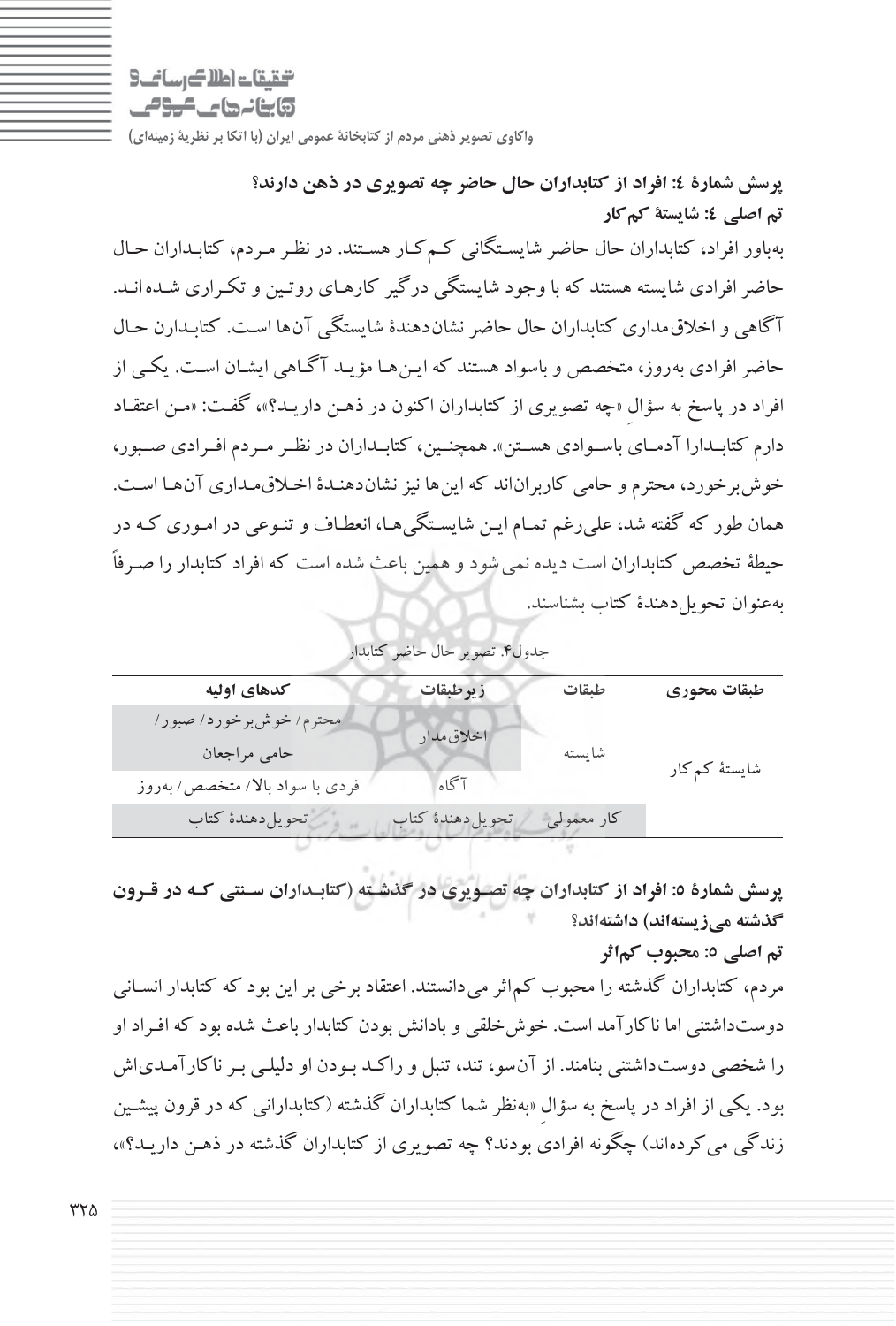گینگات اطلاک رسائے 9 وابنانها كالموامي **تابستان 1399 دوره 26 شماره 2**

مدعي شد: «تصويري كه من از كتابداراي گذشته تو ذهنمه يه آدم بـداخلاق و منفعلـه كـه سـواد آنچناني نداشته».

| كدهاى اوليه                  | زيرطبقات | طيقات        | طبقات محوري  |
|------------------------------|----------|--------------|--------------|
| خشک و سخت گیر/ بداخلاق       | تند      |              |              |
| بي حوصله / منفعل             | تنبل     |              |              |
| نگهبان كتاب/تحويلدهندهٔ كتاب | راكد     | ناكارآمد     | محبوب كمءاثر |
| فردی با سواد پایین           |          |              |              |
| مهربان/صبور/ زحمت كش         | خوش خلق  | دوست داشتنبي |              |
| تحصيل كرده                   | بادانش   |              |              |

جدول ۵. تصوير گذشتهٔ كتابدار

**پرسش شمارة : 6 كتابخانه چه تأثيراتي بر زندگي افراد ميگذارد؟ تم اصلي :6 اثربخشي اجتماعي**

كتابخانة عمومي برزندگي افـراد و البتـه بـر جامعـه اثـر مـي گـذارد. در بعـد اجتمـاعي خـدمات و اثرگذاري كتابخانه تا حدي گسترده و پيچيـده اسـت. كتابخانـه بـا ارائـة خـدمات جـانبي، حيـاتي، پشتيباني آموزش و اطـلاع رسـاني تـأثير عميقـي بـر جامعـه مـي گـذارد . كتابخانـه بـا ارائـة مشـاورة اطلاعاتي و آموزش دهي بهنحوي از آموزش پشتيباني مـي كنـد. يكـي ديگـر از مصـاديق پشـتيباني آموزش، مديريت زمان است. كتابخانه با ارائة الگوي مناسب به برنامهريزي افراد كمك مـيكنـد. همچنين، برخي اعتقاد دارند كه حضور در كتابخانه زمانبندي را تسهيل ميكنـد و افـرادي كـه در كتابخانه حضور مييابند شانس بيشتري براي زمانبندي برنامههايشان دارند. در همين راسـتا، يكـي افراد در پاسخ به سؤالِ «كتابخانه در چه زمينـههـايي مـيتوانـد سـودمند باشـد؟» گفـت: «كتابخونـه كمك ميكنه دانشآموزا و دانشجوها كارشـون رو زمـانبنـدي كـنن و موفـقتـرباشـن تـو زمينـة تحصيل». برخي معتقد بودند كه كتابخانه با انجام برخي امور، در نقش كارگشـاي اجتمـاعي ظـاهر ميشود. عدهاي نيزباور داشتند كه كتابخانـه بـا توسـعة اقتصـادي، توسـعة كشـاورزي و سـلامت و بهداشت ميتواند معيشت مردم را دستخوش تغيير كند. برخي بر اين باور بودنـد كـه كتابخانـه، در زمينة ارائة خدمات اطلاعرساني نقش پررنگي دارد؛ كتابخانه امور فراهمآوري منابع، سازماندهـي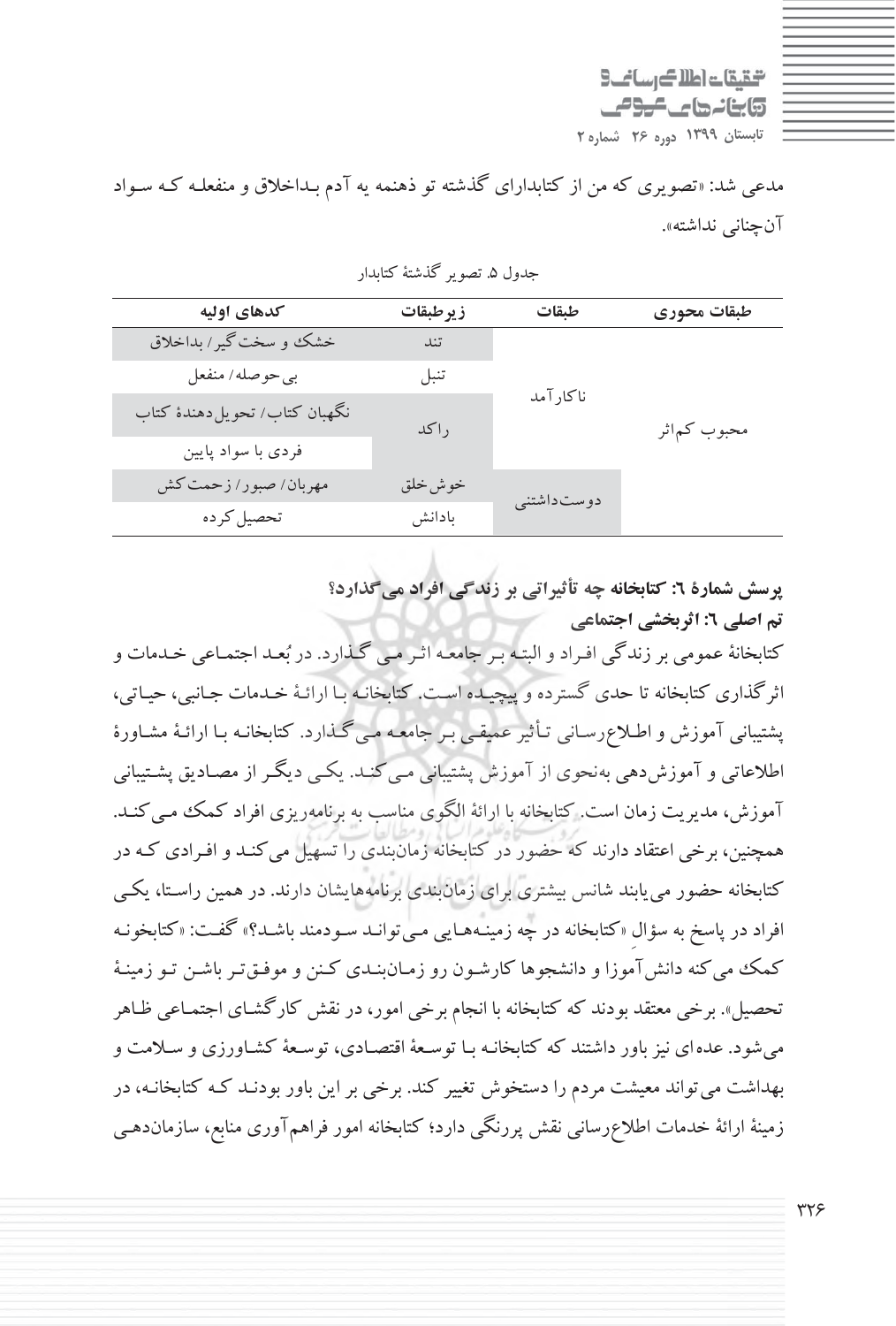التقيقات اطلاك رساني 3 وابنانها عالمومى

**واكاوي تصوير ذهني مردم از كتابخانة عمومي ايران (با اتكا بر نظرية زمينهاي )**

و اشاعة اطلاعات را رهبري ميكند و از اين حيـث جايگـاه ويـژهاي نـزد افـراد دارد. تـأمين سـالن مطالعه و فرهنگسازي از ديگر تأثيراتي است كـه افـراد بـه آن اشـاره كردنـد. اقـدامات ترويجـي كتابخانه نظير برگزاري جلسات نقد كتاب، برگزاري نمايشگاه كتاب و غيره نيز از جملـة مـواردي بود كه در خلال مصاحبهها به چشم خـورد. كتابخانـه بـا اسـتفاده از تـدابير تشـويقي ماننـد معرفـي كتابخوان برتر و برگزاري مسابقات سعي در جذب افراد به كتاب و كتابخواني دارد.

| كدهاى اوليه                              | زير طبقات                     | طبقات    | طبقات محوري     |
|------------------------------------------|-------------------------------|----------|-----------------|
| مشاوره/ معرفی منابع جدید                 | مشاورة اطلاعاتبي              |          |                 |
| آموزش صرفه جویبی/ برگزاری همایش های/     |                               | پشتيباني |                 |
| آموزش دهنده/ ارائهٔ الگوي مصرف           | آموزشدهي                      | آموزش    |                 |
| ارائهٔ الگوی مناسب/ کمک به زمانبندی      | مديريت زمان                   |          |                 |
| حل مشکلات مردم/ تقویت اتحاد ملی/         | كاركشايي اجتماعي              |          |                 |
| مردمسالاري                               |                               | خدمات    |                 |
| توسعهٔ اقتصادی/ توسعهٔ کشاورزی/          | كمك معيشتي                    | حياتي    |                 |
| سلامت و بهداشت                           |                               |          |                 |
| فراهم آوري منابع درسي/ فراهم آوري منابع  |                               |          |                 |
| غیردرسی/ فراهم آوری منابع جدید/ پوشش     | فراهم آورى منابع              |          |                 |
| جامع منابع                               |                               | خدمات    | اثربخشي اجتماعي |
| الطلاعات سازمان دهي اطلاعات              | اطلاع رسانى مسازمان دهى منابع |          |                 |
| ارائهٔ اطلاعات رایگان/ آگاهی رسانی/      | اشاعة اطلاعات                 |          |                 |
| المسلم افزايش اطلاعات عمومى              |                               |          |                 |
| تأمین مکان ساکت/ ایجاد فضای مناسب مطالعه | تأمين مكان مطالعه             |          |                 |
| ارتقای فرهنگ جامعه/ ترویج فرهنگ          | فرهنگ سازي                    |          |                 |
| كتاب خواني                               |                               |          |                 |
| برگزاری نشست کتاب خوانبی/ نمایشگاه کتاب/ |                               | خدمات    |                 |
| جلسات معرفی کتاب/ برگزاری جلسات          | اقدامات ترويجي                | جانبي    |                 |
| نقد كتاب                                 |                               |          |                 |
| معرفی کتاب خوان برتر/ برگزاری مسابقات    | تدابير تشويقى                 |          |                 |

جدول .6 تأثيرات كتابخانه - اثربخشي اجتماعي

 $\tau\tau\gamma$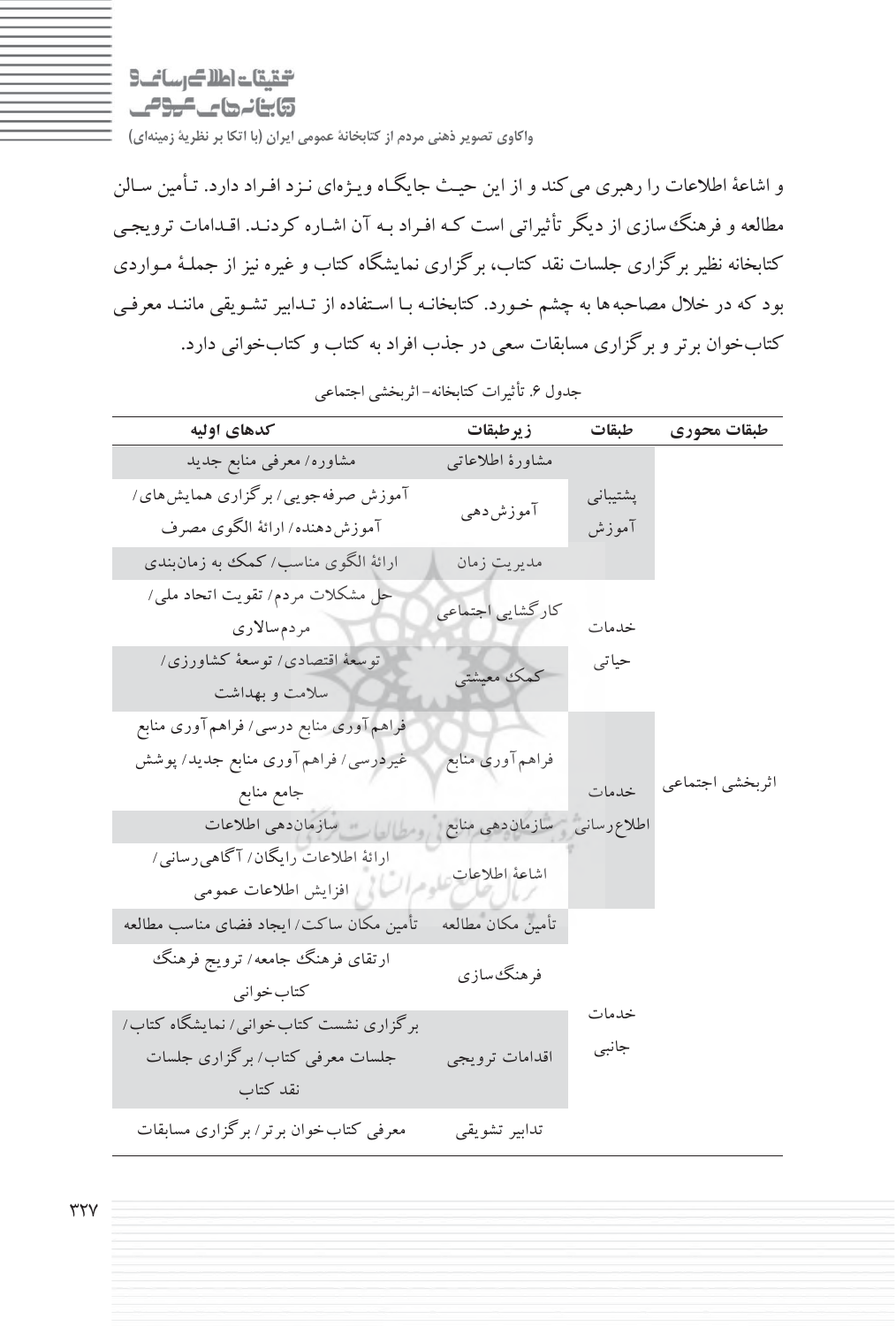التقيقات اطلاك رساني 3 وابنانهای کرومی **تابستان 1399 دوره 26 شماره 2**

**تم اصلي:7 اثربخشي فردي** كتابخانه علاوه بر تأثيرات اجتماعي، تأثيرات بر زندگي فرد ميگذارد. بهعبارت ديگر، كتابخانـه علاوه بر اثربخشي اجتماعي در بعد فردي نيـزاثـربخش اسـت. از نظـرِ افـراد، كتابخانـه موجبـات تعالي رواني، ارتقاي دانش و تقويت زبان فرد را فراهم ميآورد. يكي از افراد در پاسخ بـه سـؤالِ «كتابخانه در چه زمينههايي ميتواند سودمند باشد؟ :»، گفت «كتابخونه به دانشاندوزي ما كمـك ميكنه و گاهي حتي باعث ميشه فرد فن بيان خودشو بتونه تقويت كنه».

| كدهاى اوليه                                | زيرطبقات    | طيقات        | طبقات محوري  |
|--------------------------------------------|-------------|--------------|--------------|
| افزایش تمرکز/ تقویت انگیزه                 | تعالى روانى |              |              |
| کمک به دانشاندوزی/<br>افزايش اطلاعات عمومى | ارتقای دانش | تأثيرات فردي | اثربخشي فردي |
| تقويت فن بيان/ افزايش دامنهٔ لغات          | تقويت زبان  |              |              |
|                                            |             |              |              |

جدول.7 تأثيرات كتابخانه - اثربخشي فردي

**پرسش شمارة : 7 دلايل عدم رجوع افراد به كتابخانه چيست؟ تم اصلي8 : منزوي**

افراد كتابخانه را موجوديتي منزوي ميدانند و همين انزوا را دليلي براي عدم مراجعه بـه كتابخانـه ميدانند. در حقيقت، مردم به دو دليل عمده كه خود پوششدهندة چنـدين دليـل جزئـي هسـتند به كتابخانه مراجعه نميكنند. اول آنكه آنها كتابخانه را موجـوديتي دورافتـادة ناشـناخته معرفـي ميكنند و معتقدند همين دورافتادگي، ميزان مراجعه را تحثتأثير قـرار مـيدهـد. در وهلـة بعـد، اذعان مي كنند كه كتابخانه بهدليل ضعفهاي فرهنگي و وجود رسانههاي رقيب، برگ برنـدهاي در اختيار ندارد . در واقع، گروهي از افراد باورشان بـرايـن بـود كـه برخـي از مراجعـان فرهنـگ استفاده از كتابخانه را نميدانند. زماني كه فردي فرهنگ استفاده از كتابخانه را نداند ميتوانـد بـا كارهايي مانند عدم رعايت سكوت، تمركز سايرين را بر هم بزند. همين ضـعف فرهنگـي باعـث ميشود عدهاي از مراجعه به كتابخانه منصرف شوند.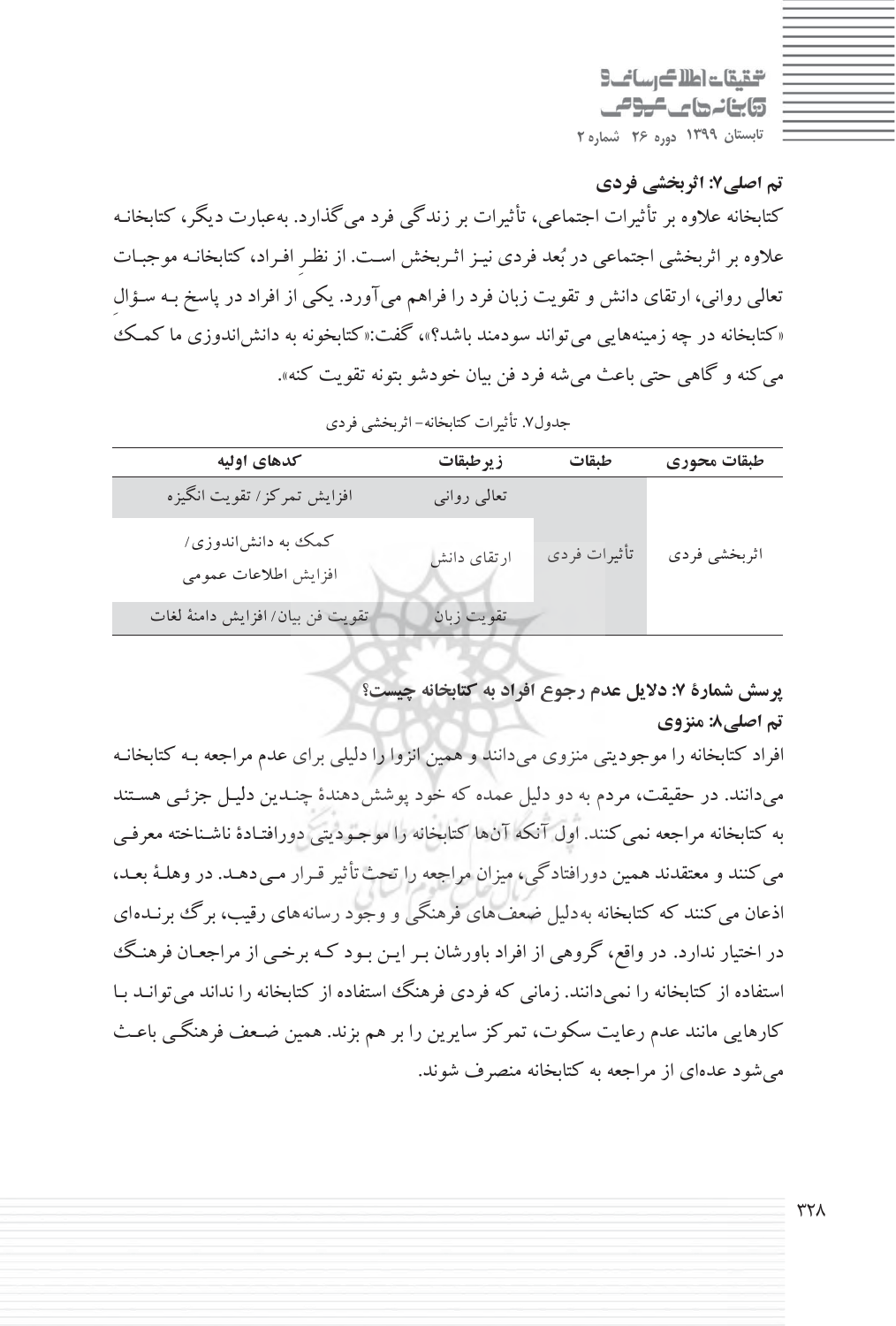$9 - i$  and  $4$  and  $6 - 7$ 

وابنانها ماكومي

**واكاوي تصوير ذهني مردم از كتابخانة عمومي ايران (با اتكا بر نظرية زمينهاي )**

| كدهاى اوليه                     | زيرطبقات          | طبقات              | طبقات محوري |
|---------------------------------|-------------------|--------------------|-------------|
| وجود رسانههای جدید/ رفع نیاز از |                   |                    |             |
| طريق اينترنت                    | رسانههای رقیب     | نداشتن برگ برنده   |             |
| عدم رعايت سكوت/ضعف فرهنگي       | ضعف فرهنگي        |                    | منزوى       |
| مسافت                           | مسئلة دسترس پذيري | دورافتادة ناشناخته |             |
| عدم تبليغ صحيح                  | ضعف تبليغاتي      |                    |             |

جدول 8. دلايل عدم مراجعة افراد به كتابخانه

# **پرسش شمارة : 8 افراد براي مراجعه به كتابخانه چه شروطي دارند؟ تم اصلي 9 : بهبود همهجانبه** افراد به كتابخانه مراجعه نميكنند مگـردر صـورت بهبـود همـه جانبـه. اگـر كتابخانـه راه انـدازي

تبليغات، ارتقاي خدمات، ارتقاي زيرساخت وتسهيلات را در نظرداشته باشـد، آنگـاه مـي تـوان اميـدوار بـه بهبـود ميـزان مراجعـات بـود. كتابخانـه در صـورت تسـهيل دسـترسپـذيري وارائـة تسهيلات ارتباطي بهگونهاي ارتقـاي تسـهيلات را اجرايـي مـيكنـد. ارتقـاي زيرسـاخت نيازمنـد توجه به گسترش ساعات كار از يك طرف، و گسترش فضا از طرف ديگراست. بـراي اجرايـي كردن ارتقاي خدمات بايد به ارائة برنامههاي شاديآور، آمـوزش و تنـوع خـدمات توجـه كـرد. راهاندازي تبليغات ميسرنميشود مگربا در نظرداشتن تبليغـات كاغـذي، رسـانهاي و واسـطهاي. توجه به هركدام از موارد مذكور گامي در جهت بهبود ميزان مراجعـه افـراد بـه كتابخانـه اسـت، چراكه موارد فوق شروطي است كه افراد براي مراجعه به كتابخانه مطر ح كردهاند .

| جنگون ۰. سروت افزاد برای مراجعه به اسابعتانه                                   |                 |                   |                |
|--------------------------------------------------------------------------------|-----------------|-------------------|----------------|
| كدهاى اوليه                                                                    | زيرطبقات        | طبقات             | طبقات محوري    |
| ایجاد محل استراحت/ راهاندازی بوفه/<br>گسترش سالن مطالعه/ راهاندازی<br>كافى شاپ | گسترش فضا       | ارتقاي<br>زيرساخت | بهبود همهجانبه |
| ارائة خدمات ٢۴ساعته/ افزايش بازة<br>زمانی کاری                                 | گسترش ساعات کار |                   |                |

جدول .9 شروط افراد براي مراجعه به كتابخانه

٣٢٩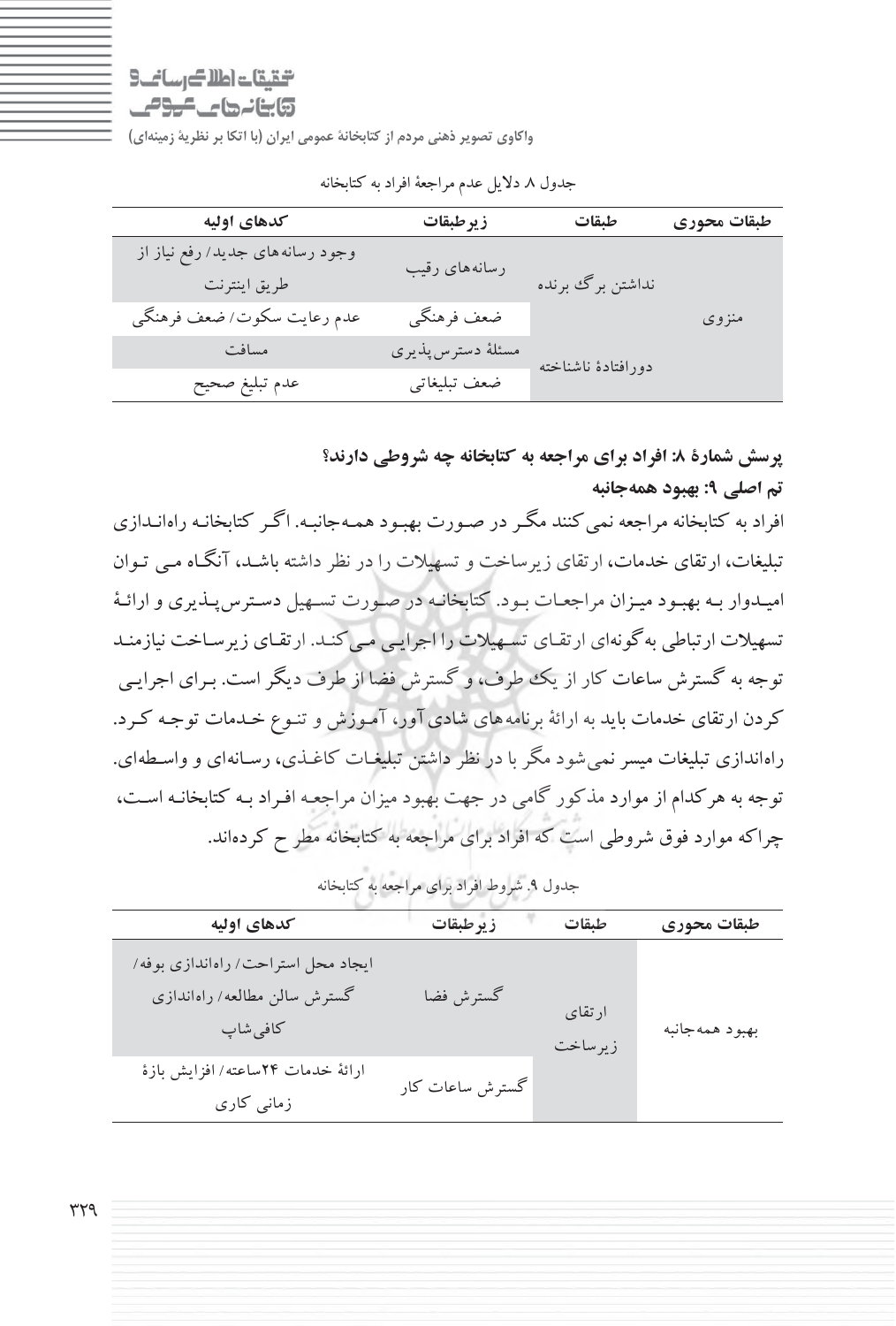التقيقات اطلاك رساني 3 وابنانها والموالي **تابستان 1399 دوره 26 شماره 2**

| كدهاى اوليه                                                              | زيرطبقات          | طبقات     | طبقات محوري    |
|--------------------------------------------------------------------------|-------------------|-----------|----------------|
| اجرای موسیقی/اجرای تئاتر/ پر کردن<br>اوقات فراغت                         | برنامههای شادیآور | ارتقاي    |                |
| آموزش جست وجو/ آموزش های هنری                                            | آموزش             | خدمات     |                |
| خدمات رايگان/ توزيع چکيدۀ منابع/<br>خدمات براي افراد خاص                 | تنوع خدمات        |           |                |
| راه اندازی کلبهٔ کتاب در پارک ⁄<br>دسترس پذیری آسان به منابع             | دسترس پذيري       | ارتقاي    |                |
| ارائهٔ اینترنت/ ارائهٔ نرمافزارهای مفید/<br>كافي نت/ فكس/ كتابخانهٔ سيار | تسهيلات ارتباطي   | تسهيلات   | بهبود همهجانبه |
| ایجاد کانال معرفی کتاب/ تبلیغات                                          |                   |           |                |
| اینترنتی/ توزیع بروشور تبلیغاتی/ تبلیغات                                 | تبليغات رسانهاي   |           |                |
| كاغذى                                                                    |                   | راهاندازى |                |
| دعوت از نویسندگان معروف برای                                             |                   | تبليغات   |                |
| سخنرانی/ جلسهٔ آشنایی دانش آموزان با                                     | تبليغات واسطهاى   |           |                |
| كتابخانه بهواسطة معلمان                                                  |                   |           |                |

**پرسش شمارة : 9 عكسالعمل مردم هنگام تهديد تعطيلي كتابخانه چيست؟ تم اصلي :10 همدلي و همياري**

با وجود تمام مشكلاتي كه در كتابخانه ها وجود دارد، مردم راضي بـه تعطيلـي كتابخانـه نيسـتند. بهعبارتي، آنها حتي هنگامي كه به كتابخانه مراجعـه نمـي كننـد و ناكـاربر بـه حسـاب مـي آينـد نسبت به كتابخانه بيتفاوت نيستند. در صورت تهديد تعطيـل شـدن كتابخانـه، افـراد حاضـرند بـا همياريهاي مادي و معنوي كتابخانه را از خطرتعطيلي برهانند. بـا وجـود شـرايط بـد اقتصـادي، برخي تأكيد كردند كه حاضرند با كمك نقدي و غيرنقدي كتابخانه را ياري كنند. يكي از افراد در پاسخ به سؤالِ «چنانچه كتابخانههاي عمـومي بـه هـر دليلـي ماننـد كمبـود بودجـه در معـرض تعطيلي قرار گيرند، شما حاضريد براي ادامة فعاليت اين كتابخانهها چه كار بكنيد؟»، اذعان كرد: «من وضع مالي خوبي ندارم ولي اگه بدونم كتابخونه ميخـواد تعطيـل بشـه حتمـاً در حـد تـوانم كمك مي كنم». همچنين، برخي ديگر اذعان داشتند كه حاضـرند بـهطـور داوطلبانـه بـا كتابخانـه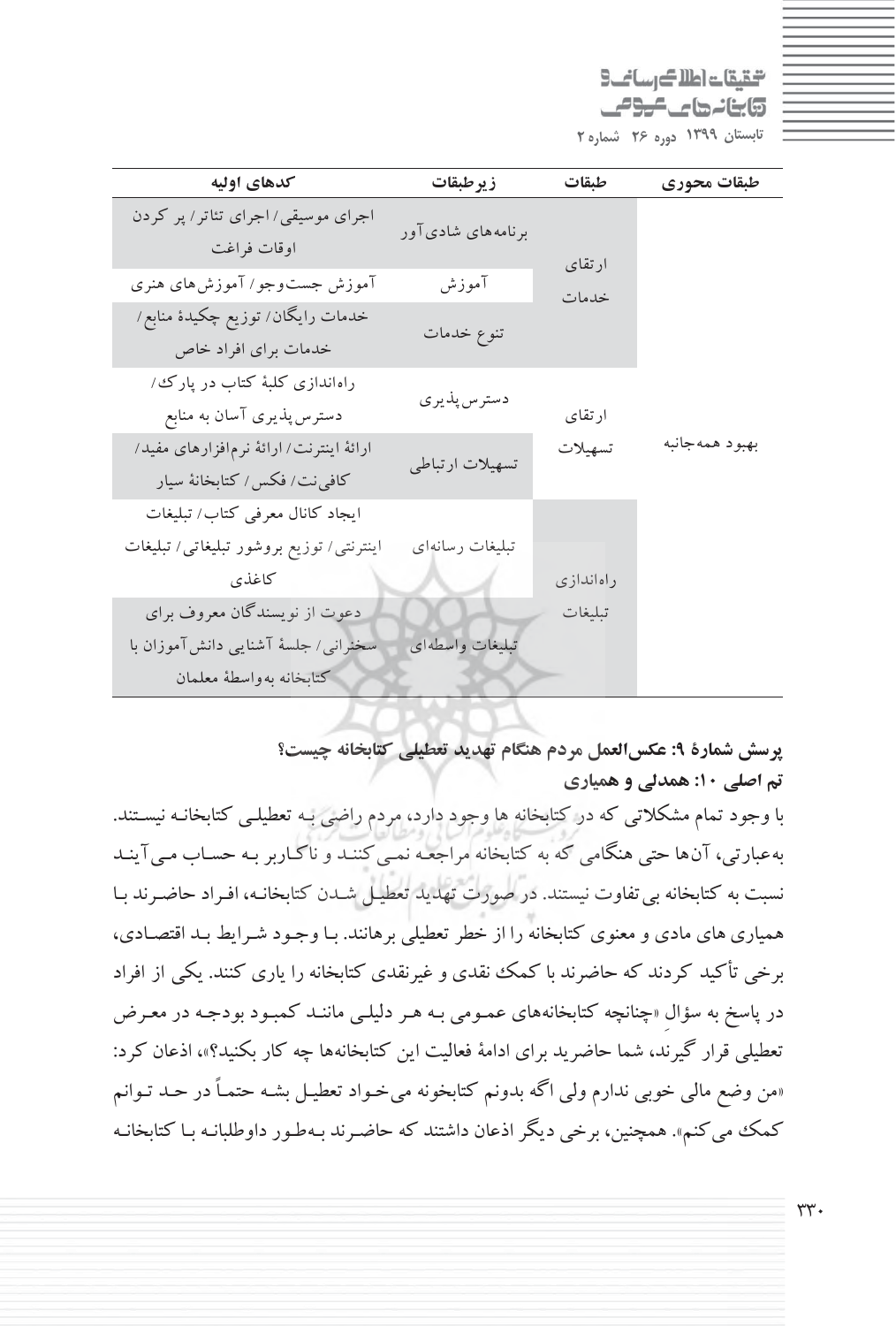$9 - i$  and  $4$  and  $6 - 7$ وابنانها ماكومي

همكاري و حتي براي مدتي بهصورت رايگان در كتابخانه كار كنند. اعتـراض و كارگشـايي نيـز مورد ديگري است كه نشاندهندة همياري معنوي افراد است .

| كدهاى اوليه                                 | زيرطبقات              | طيقات        | طبقات محوري    |
|---------------------------------------------|-----------------------|--------------|----------------|
| کمک های مالی/ اهدای کتاب                    | کمک نقدی و<br>غيرنقدي | همیاری مادی  |                |
| درخواست از مسئولین/<br>كمك از خيرين/ اعتراض | اعتراض و کارگشایی     | همیاری معنوی | همدلي و همیاري |
| تشویق دوستان به کتاب خوانبی/<br>کار رایگان  | همکاری داوطلبانه      |              |                |

جدول.10 عكسالعمل مردم هنگام تهديد تعطيلي كتابخانه

در حقيقت، مردم سه تصوير از كتابخانه در ذهن دارند: تصويري مربوط به زمان حال، تصـويري مربوط به زمان گذشته و تصويري كلـي كـه فـارغ از زمـان اسـت. از ِ نظـر مـردم، كتابخانـه هـاي گذشته (كتابخانة قرون پيشين، كتابخانـههـايي كـه بـه قبـل از مدرنيتـه بـازمي گـردد) مكـانهـاي غيرقابلتحملي بودند. ديد منفي افراد به كتابخانههاي گذشـته بـر ميـزان تمايلشـان بـه مراجعـه بـه كتابخانه تأثيرگذار بوده است. شواهد حاكي از آن است كه اين نگاه بهمرور زمان تغييـر كـرده و در حال حاضرافراد كتابخانه را منشأ اثـر مـي داننـد . آنهـا معتقدنـد در حـال حاضـر كتابخانـههـا محيطي دلچسب دارندكه نتايج حاصله با تحقيق پـژوهش بيگـدلي، شـاهيني، ميرزائـي و مـؤمني (1395) همسو است. دلايل عدم مراجعة افراد به كتابخانه بـا تصـويري كـه از كتابخانـه در ذهـن دارند گره خورده است. در واقع، مـردم كتابخانـه را مكـان دورافتـادة ناشـناختهاي مـيداننـد كـه برگ برندهاي براي جذب مخاطب در اختيار ندارد. مردم بـراي مراجعـه بـه كتابخانـه شـرط هـا و پيشنهادهايي ارائه كردهاند كه اگر به آنها توجه شود تصوير بهتـري از كتابخانـه در ذهـن مـردم شكل خواهد گرفت. بهمنظور بهبود تصوير كتابخانه، بايد بهبود همه جانبهاي در كتابخانـه منظـور شود و در جـوار آن، زيرسـاخت، خـدمات و تسـهيلات كتابخانـه ارتقـا يابـد. علـي رغـم تصـوير مشمئزكنندة كتابخانههاي گذشته، و برخلاف تمام ضعفهايي كه كتابخانههاي امـروزي دارنـد، مردم براين باورند كه كتابخانه در زمينههاي فردي و اجتماعي تأثيرگذار است.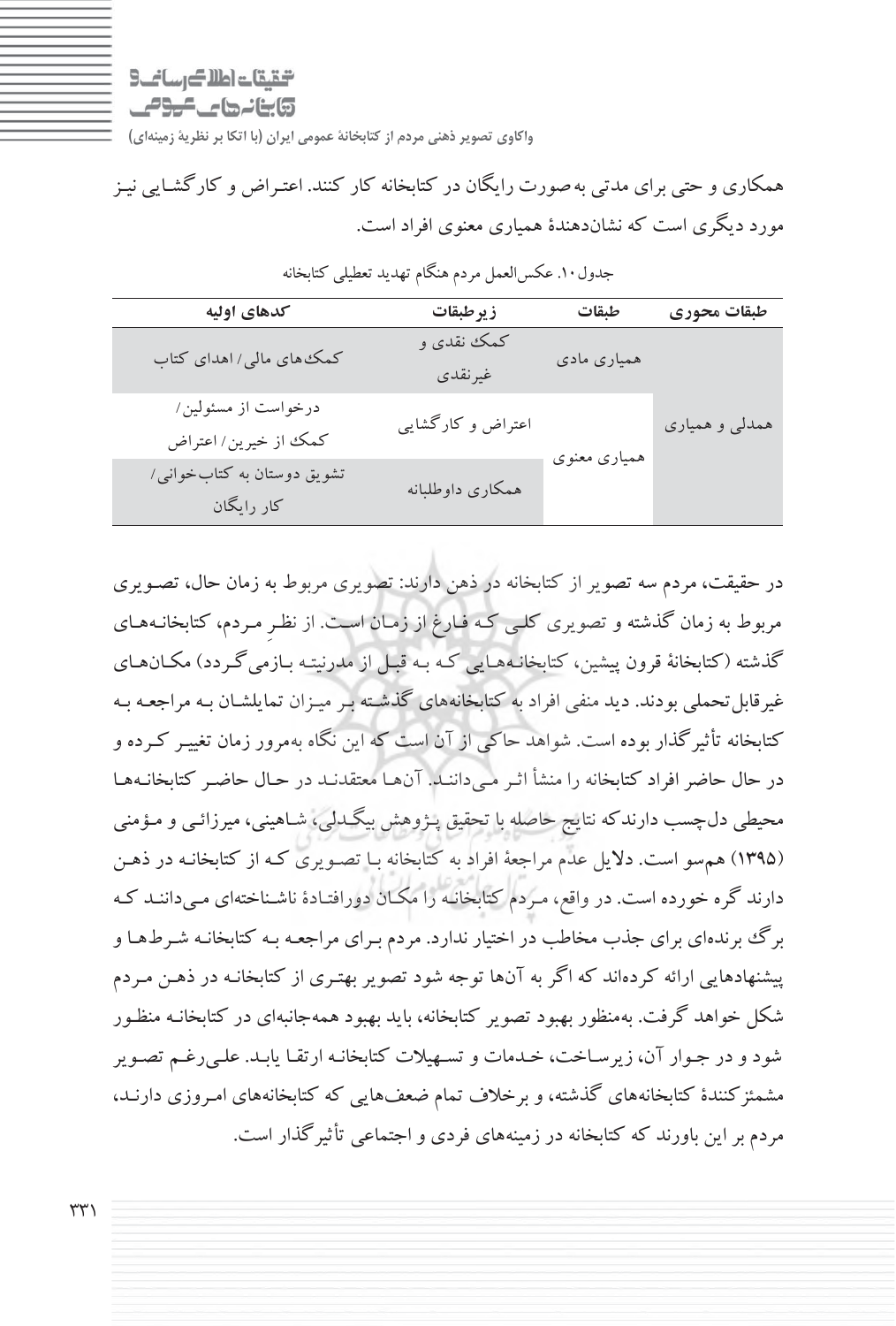

التقيقات اطلاك رسائك

كالنائمات

عمومي كتابخانةتصوير<br>تصوير مفهومي مدل $\ddot{\phantom{0}}$ شكل

٣٣٢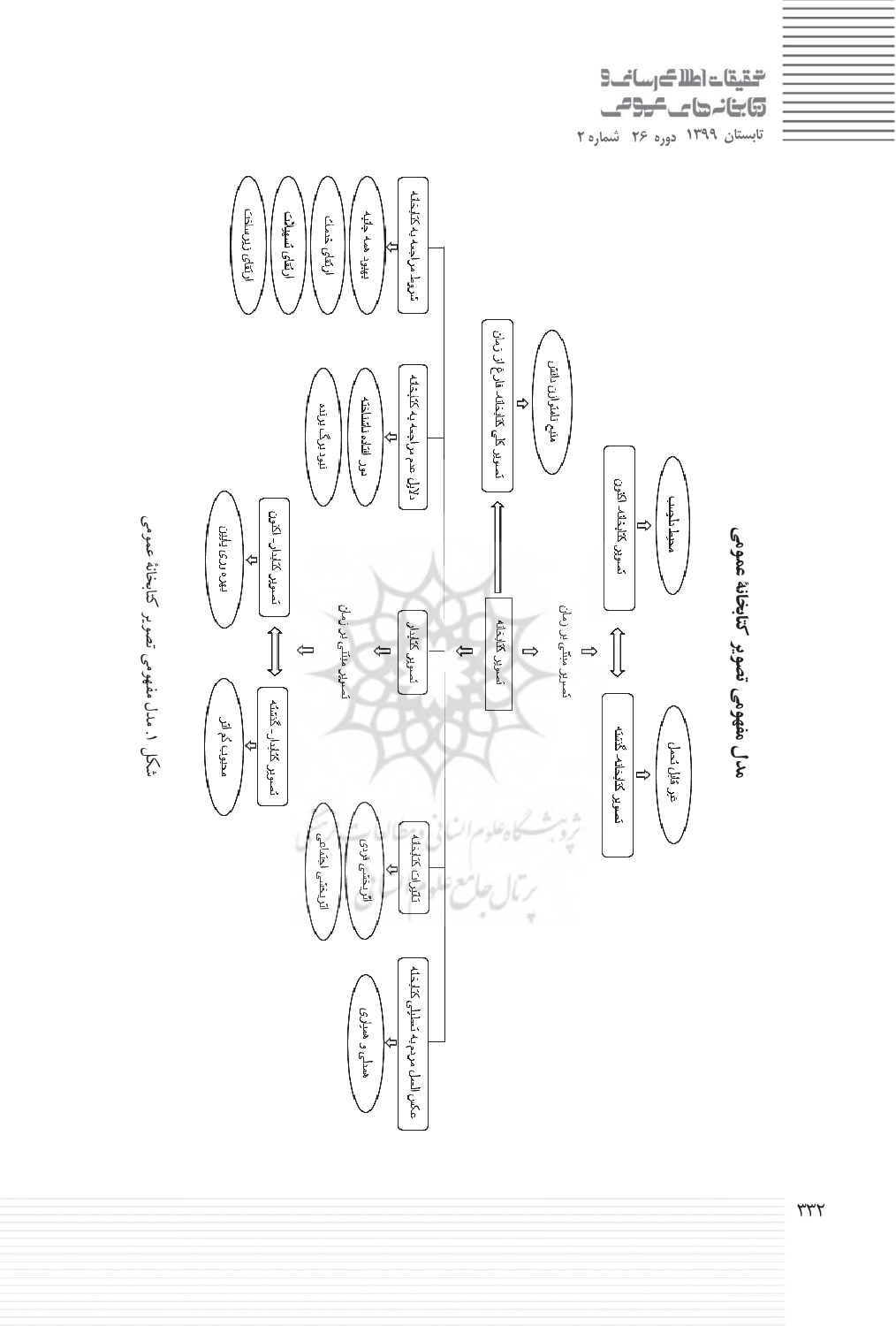الكارسات اطلاك رسائك وابنانها ماكومي

با وجود تمام مشكلات و نواقصي كه در كتابخانه وجود دارد، اگر قرار برتعطيلي كتابخانه باشـد مردم با همدلي و همياري مانع از اين كار ميشـوند. كتابـدار جزئـي از كتابخانـه اسـت وتصـوير كتابخانه ميتواند تصوير كتابدار را تحتتأثير قرار دهد. بهعبـارتي، تصـاوير كتابخانـه و كتابـدار بهنحوي لازم و ملزوم يكديگرند و نقص هركدام از اين دو ميتواند ديگري را دسـتخوش تغييـر كند. افراد كتابداران گذشته را محبوب كماثر ميدانند، ولي بهمرور زمان اين تصويرتغيير كـرده و در حال حاضراز نظرِ مردم كتابدار فردي است كه آنطور كه بايد از توانمنديهـايش اسـتفاده نميشـود. درواقـع، بهـرهوري كتابـداران امـروزي پـايين اسـت ومهـارت، دانـش،وتوانمنـدي كتابداران مغفول مانده است.

از نظرِ افراد، كتابداران كتابخانه بايد فردي متخصص و حامي كاربر باشد؛ او بايـد كـاربر را با آرامش و برخورد گرم راهنمايي كند. اين يافته بـا نتـايج تحقيـق ابراهيمـي و علـي پـور نجمـي (1392 ) و دورانس و همكاران ( 2006) و فخارطبسي ( 1396 ) همخواني دارد. همچنين، يافتههاي تحقيق حاضر مؤيد لزوم توجه به ارائة خدمات رفاهي نظير سيسـتم گرمايشـي -سرمايشـي، تهويـة مناسب، بوفه، نمازخانه، دستگاههاي آبسردكن وآب جوش اسـت. ايـن يافتـه هـا نيـز بـا نتـايج تحقيق مرادپور و مهوش (1389) و ابراهيمي و عليپـور نجمـي هـمسـو اسـت. واكـنش افـراد بـه تعطيلي كتابخانهها و آمادگي براي حمايت به شيوههاي مختلف مؤيد جايگاه والاي كتابخانـه در جامعه است. به عبـارتي، بـا وجـود ضـعف هـايي كـه كتابخانـه و كتابـداران دارنـد مـردم تعطيلـي كتابخانه را برنميتابند. بهاعتقاد مردم، كتابخانة نهادي خدمترسان است؛ نهادي كـه در بسـياري از زمينهها سودمند است و ضعف كتابخانه ميتواند بر ساختارهاي فرهنگي، اقتصـادي، آموزشـي وغيره تأثيرگذار باشد. توجـه بـه طراحـي فضـاي كتابخانـه، ايجـاد فضـاي مناسـب و نشـاطآور، زيباسازي محيط داخلي و بيروني كتابخانـه، توجـه بـه موقعيـت مكـاني كتابخانـه، دسـترس پـذير بودن، نزديك بودن به مراكز متراكم جمعيتي از ديگـر مـواردي اسـت كـه بـا يافتـه هـاي تحقيـق مؤتمني، همتي و مرادي (1391) و مرادپـور و مهـوش ( 1389 ) و معـرفزاده و ايرجـي ( 1388 ) و ابراهيمي وعليپور نجمي موافق است. نتايج تحقيق نشان ميدهد كـه اثرگـذاري ارائـة خـدمات سرگرمكننده و شاديآور در بهبود تصوير كتابخانه امري انكارناپذير است كه اين مورد با نتـايج تحقيق اميدخـدا و سـپهر (1388 ) و همچنـين نتـايج پـژوهش زارع، گـوديني، وريـاحي (1394)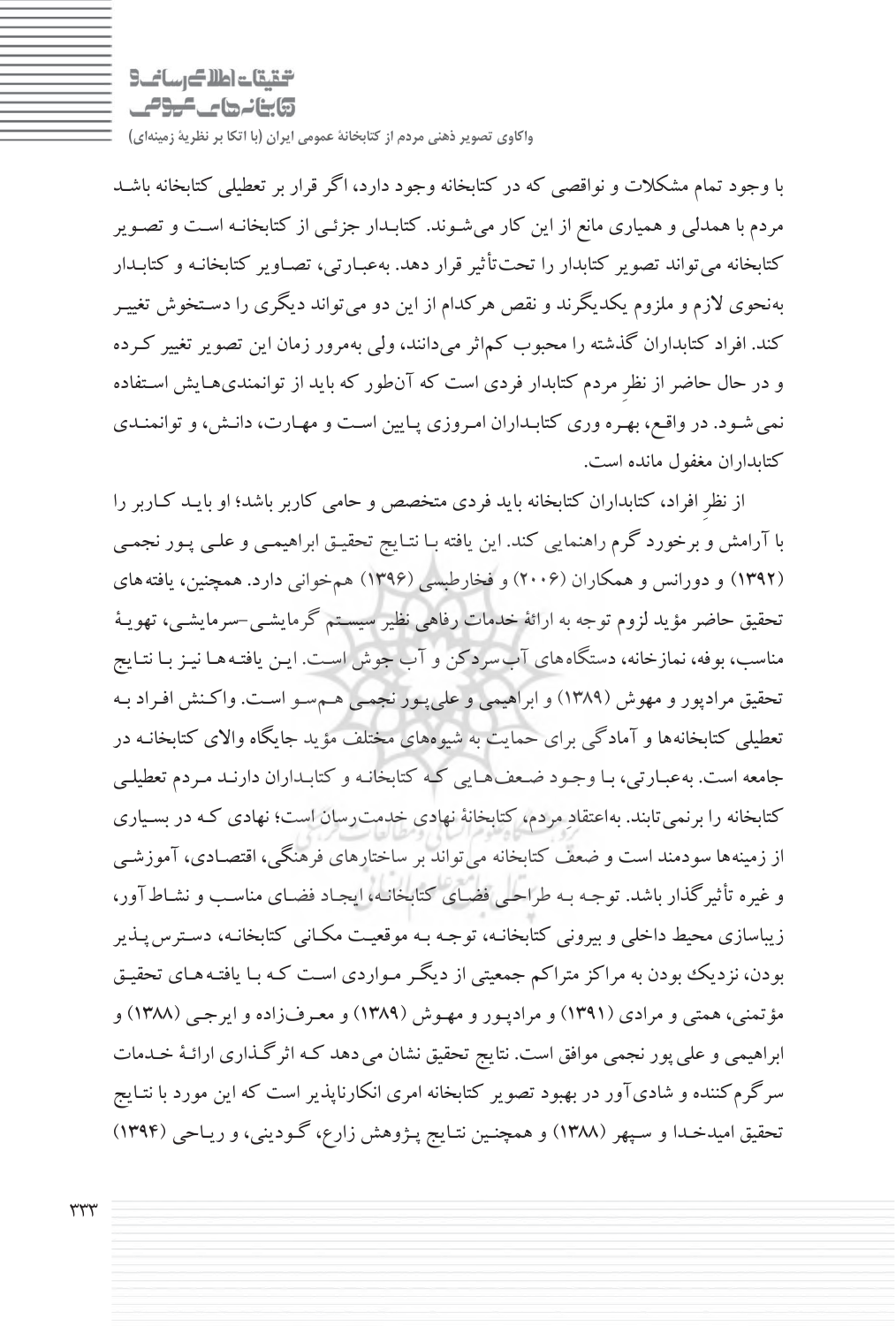التقيقات اطلاك رساني وابنانها كالموامي **تابستان 1399 دوره 26 شماره 2**

 همسـو اسـت. نتـايج تحقيـق ناصـرآبادي و همكـاران ( 2013) نشـان مـي دهـد كـه هـيچ كـدام از كتابخانههاي عمومي شهر سقزاز نظرِ مكـاني در جـاي درسـتي قـرار نگرفتـه انـد. يافتـه هـاي ايـن پژوهش مؤيد نتايج ناصـرآبادي اسـت، چراكـه بـه اعتقـاد كـاربران و ناكـاربران، كتابخانـه هـا در مكانهاي مناسبي قرار ندارند و در مواردي دسترسپذيري به آنها مشكل است. در صورتي كـه كتابخانه منابع اطلاعاتي بهروز و غني داشته باشـد، ميـزان مراجعـة كـاربران و ناكـاربران افـزايش خواهد يافت. اين يافته موافق با نتايج تحقيق مؤتمني، همتي و مرادي (1391) و آيگيـوهي جـوي و عيدو (2014) است. ارائة خدمات اينترنتي وارائة تسهيلات كافي نيـزاز ديگـر يافتـه هـاي ايـن پژوهش است كه با نتايج هاشمزاده و فرامرزي (1395) و جـوي و عيـدو هـمخـواني دارد. افـراد براي گذراندن اوقات فراغت، افزايش اطلاعات عمـومي، انجـام تكـاليف درسـي، بـه روز كـردن اطلاعات، سرگرمي، آگاهي از امور روزمره و انجـام پـژوهش بـه كتابخانـه مراجعـه مـي كننـد و كتابخانه را محل ارائة خدمات فوق ميدانند. اين يافته با نتـايج تحقيـق اميدخـدا و سـپهر (1388) همسو است. معماري فضاي داخلي و خارجي كتابخانه از نظرِ مراجعان جذابيت ندارد؛ اين يافتـه با نتايج پژوهش فهيميفر و فرزينيزدي (1393) و مؤتمني، همتي و مرادي (1391) و مرادپـور و مهـوش (1390) موافـق اسـت. مشـاورة اطلاعـاتي از جملـة اقـدامات ارزشـمندي اسـت كـه در كتابخانههاي عمومي ارائه ميشود و دانش مراجعان را افزايش مـي دهـد. ايـن يافتـه مؤيـد نتـايج پژوهش باقري و همكاران (1391) است. افزايش ساعات كار كتابخانـه از جملـة مـواردي اسـت كه ميزان مراجعة افراد را افزايش ميدهد. اين يافته در راسـتاي نتـايج پـژوهشهـاي هاشـمزاده و فرامرزي (1395) و ابراهيمي وعليپور نجمي است . دوري يا نزديكي مسافت از جملـة مـواردي است كه مراجعة افراد را تحتتأثير قـرار مـي دهـد . ايـن يافتـه موافـق بـا نتـايج زارع، گـوديني و رياحي (1394) و مخالف يافتههاي زنديان، قرباني، حسنزاده (1395) است .

بهمنظور بهبود تصوير كتابخانه در اذهان عمومي، پيشنهادهاي اجرايي زير بيان ميشود : 3/4 دقت در مكانيابي كتابخانهها؛

- 3/4 افـزايش سـاعات كـار و توسـعة فضـاي كتابخانـهو راهانـدازي خـدمات رفـاهي بوفـه و كافي شاپ؛
	- 3/4 ارائة خدمات متنوع و برنامههاي شاديآور و ايجاد محل استراحت؛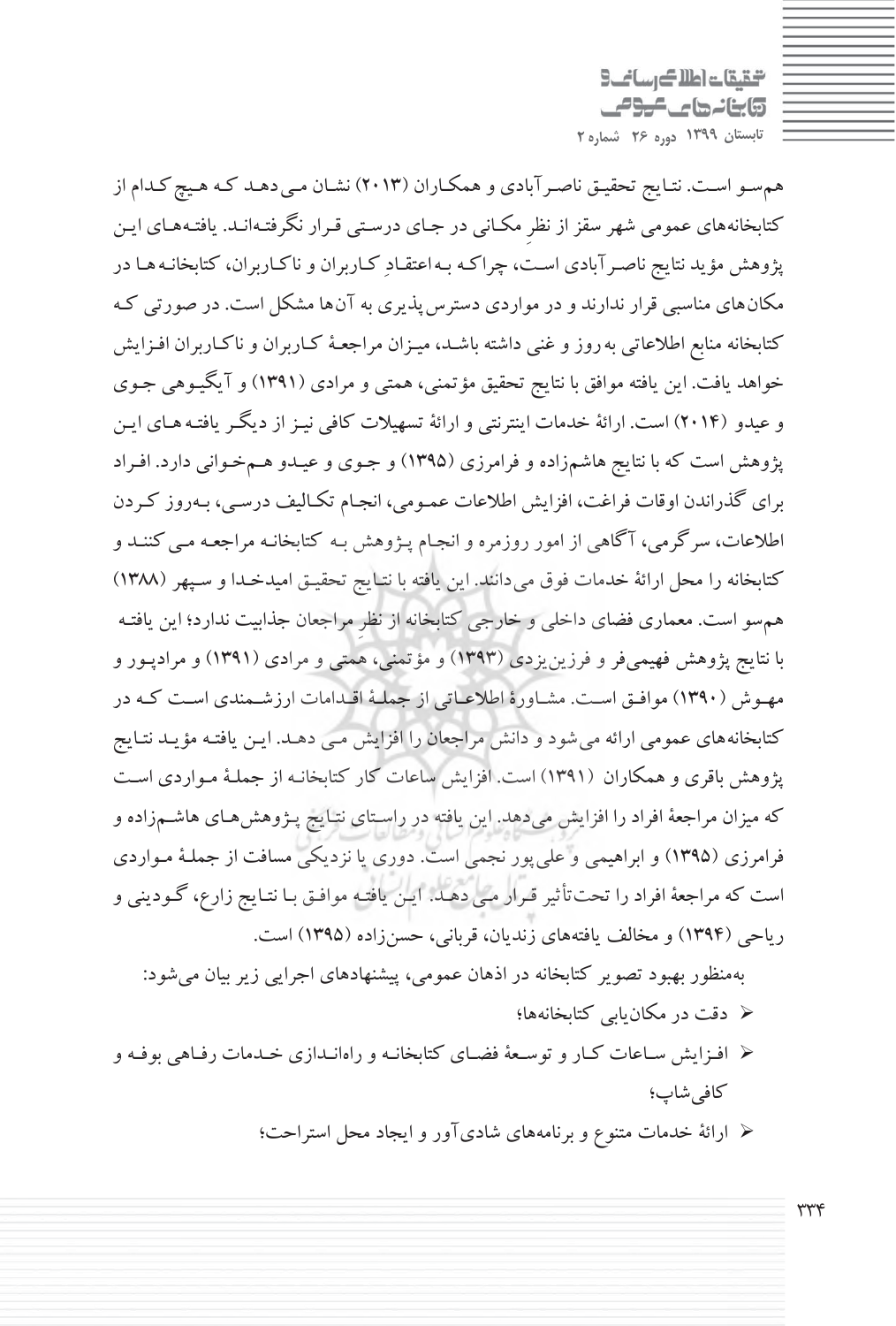التقاعات اطلاك رساني وابنانها عاكومي

**واكاوي تصوير ذهني مردم از كتابخانة عمومي ايران (با اتكا بر نظرية زمينهاي )**

- 3/4 تبليغات گسترده و دقيق در رسانههاي جمعي و فضاهاي محيطي؛ 3/4 بهكارگيري نيروي كار متخصص و متعهد؛ 3/4 ارائة خدمات اطلاعاتي مبتني براينترنت و ايجاد دسترسي به اينترنت در كتابخانهها؛ 3/4 ارائة تسهيلات ارتباطي براي رفع مشكل دوري مسافت؛ 3/4 بهكارگيري نيروي متخصص، بهروز، خوشبرخورد و اخلاقمدار؛ 3/4 توسعة راهاندازي كلبة كتاب در مكان عمومي پررفتوآمد؛ 3/4 ارائة نرمافزارهاي مفيد و پركـاربرد بـه كـاربران و تـدوين برنا مـههـاي آموزشـي در ايـن زمينه؛
	- 3/4 اجراي برنامههاي مفرح، تئاتر و . موسيقي

**منابع**

- ابراهيمي، رحمان؛ و عليپور نجمي، سكينه ( 1392). بررسي نقش كتابخانههاي عمـومي در ايجـاد و ارتقـاي اعتماد اجتماعي. پژوهش*نامهٔ كتابداري و اطلاع*رس*اني، ۱۳(*۲)، ۷۲-۵۱.
- اميدخدا، مريم؛ و سپهر، فرشته (1388). بررسي موضوعات موردعلاقة اعضاي جوان كتابخانـههـاي عمـومي شهر تهران جهت مطالعه در اوقات فراغت. تحقيقات اطـلاعرسـاني <sup>و</sup> كتابخانـههـاي عمـومي، <sup>15</sup> 3( )،  $.91 - A9$
- باقري، مرضيه؛ زماني، بي بي عشرت؛ و عبدالهي، سيدمجيد ( 1391). تأثير مشاورة اطلاعاتي بـر بهبـود رفتـار اطلاعيابي مراجعان به كتابخانههاي عمومي كشـور: مطالعـة مـوردي كتابخانـة عمـومي شـهيد تـوكلي فولادشهر. تحقيقات اطلاعرساني <sup>و</sup> كتابخانههاي عمومي، <sup>18</sup> )4( ، 400-385 .
- بيگدلي، زاهد؛ شاهيني، شبنم؛ ميرزايـي، سـميه؛ و مـؤمني، افتخـار (1396 .) نگـرش مـردم اهـواز نسـبت بـه كتابخانههاي عمومي و منزلت كتابداران كتابخانههاي عمومي، تحقيقات اطلاعرساني <sup>و</sup> كتابخانههـاي عمومي، ٢٣ (٣)، ٢٠١١-٢١۵.
- جلالي، رستم (١٣٩١). نمونهگيري در پژوهش هاي كيفي. *مجلـهٔ تحقيقـات كيفـي در علـوم سـلامت*، ١(۴)،  $.77 - 77.$
- زارع، امين؛ گوديني، ياسـر؛ و ريـاحي، عـارف ( 1394). مطالعـة عوامـل مـؤثر بـر اسـتفاده از كتابخانـه هـاي عمومي: مطالعة موردي كتابخانههاي عمومي شهر كرمانشـاه. فصـلنامة نظـام هـا <sup>و</sup> خـدمات اطلاعـاتي،  $.01-97$  (F)F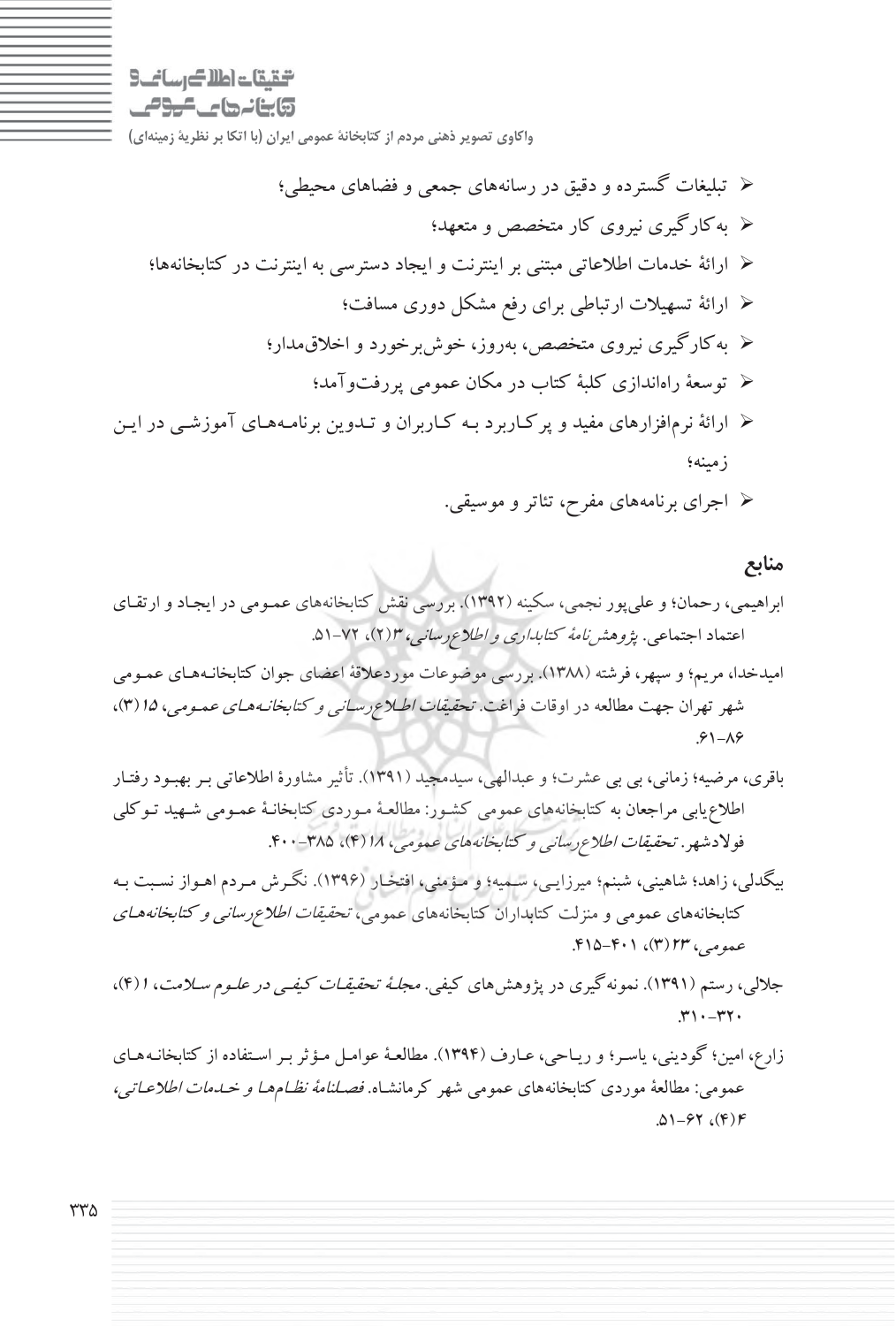التقيقات اطلاك رساني 3 وابنانهای کرومی **تابستان 1399 دوره 26 شماره 2**

- زنديان، فاطمه؛ قرباني، عمران؛ و حسنزاده، محمـد (1395). عوامـل پـيش برنـده و بازدارنـده در اسـتفاده از كتابخانههاي عمومي ( مورد مطالعه: كتابخانـه هـاي عمـومي شـهر همـدان). تحقيقـات اطـلاعرسـاني <sup>و</sup> كتابخانههاي عمومي، <sup>22</sup> 3( )، 465-451 .
- فخارطبسي، مليحه (1396). عوامل مؤثر بر ميزان اشتياق به بازگشت كودكان و نوجوانان به كتابخانه از ديـد مراجعان كودك و نوجوان كتابخانههاي عمومي شهر مشهد. پژوهشنامه كتابـداري <sup>و</sup> اطـلاع رسـاني،  $.61 - V9.$  ( Y) V
- فهيمـيفـر، سـپيده؛ و فـرزين يـزدي، محبوبـه (1393). ارزيـابي رضـايت كـاربران از مجموعـه، سـاختمان، تجهيزات، كتابداران و كتابخانة عمومي يزد . تحقيقات اطلاعرساني <sup>و</sup> كتابخانـههـاي عمـومي، <sup>20</sup> 1( )،  $.119 - 117$
- گرايي، احسان؛ و سيامكي، صبا (1395). تحليل رفتارهاي اعتراضآميز مشتريان كتابخانههاي عمومي اسـتان لرستان: عوامل اثرگذار و زمينهها. *تحقيقات اطلاع رساني و كتابخانههاي عمومي، ٢٢ (٤*٣)، ۶۷۳-۶۷۷. مرادپور، رضا؛ و مهوش، محمد (1390). ميزان رضايتمندي استفادهكنندگان كتابخانه هـاي عمـومي اسـتان
- خراسان شمالي از فضا و معماري كتابخانهها. تحقي*قات اطلاع رساني و كتابخانه هـاي عمـومي، ١٧ (*٣)،  $\mathcal{M}$  $\mathcal{F}$  $\cdot$  $\Lambda$
- مرادي، خديجه؛ و صفوي، زينب (1391). بررسي نقش و جايگاه كتابخانههاي عمومي كشـورهاي در حـال توسعه در اقتصاد دانش محور. *نشرية الكترونيكي سازمان كتابخانه ها و مـوزه هـا و مركـز اسـناد آسـتان* قدس رضوي، <sup>4</sup>(14-15)، 11 -1.
- معرفزاده، عبدالحميد؛ و ايرجي، شهرزاد (1389). بررسي عوامل ترغيبكننده و بازدارندة مطالعه در ميـان مراجعان كتابخانههاي عمومي شهرستان ماهشـهر. *تحقيقـات اطـلاع رسـاني و كتابخانـههـاي عمـومي*، يحاه علوم السابي ومطالعات فرس  $.1Y-1$ ۴۳  $. (1)19$
- مكتبيفرد، ليلا ( 1385). نقش كتابخانههاي عمومي در تحقق اهـداف فرهنگـي برنامـه هـاي توسـعهاي ايـران ۱۳۶۸-۱۳۸۳. فصلنامهٔ مطالعات ملي كتابداري و سازماندهي اطلاعات، ۱۷ ( ۲)، ۲۹۰-۲۶۹.
- مؤتمني، عليرضا؛ همتي، امين؛ و مرادي، هادي (١٣٩١). شناسايي و اولويتبندي موانع جوانان در استفاده از خدمات كتابخانههاي عمومي: مطالعهٔ موردي شهرستان سمنان تح*قيقات اطلاع رساني و كتابخانههـاي* عبومي، 1/ (۴)، ۳۶۳-۳۸۳.
- ميرحسيني، زهره؛ و باب الحـوائجي، فهيمـه ( 1375). تصـويري اجمـالي از كتابخانـه هـاي عمـومي در ايـران. تحقيقات اطلاع رسانيي و كتابخانههاي عمومي، ۱۶(۱)، ۴۶-۳۴.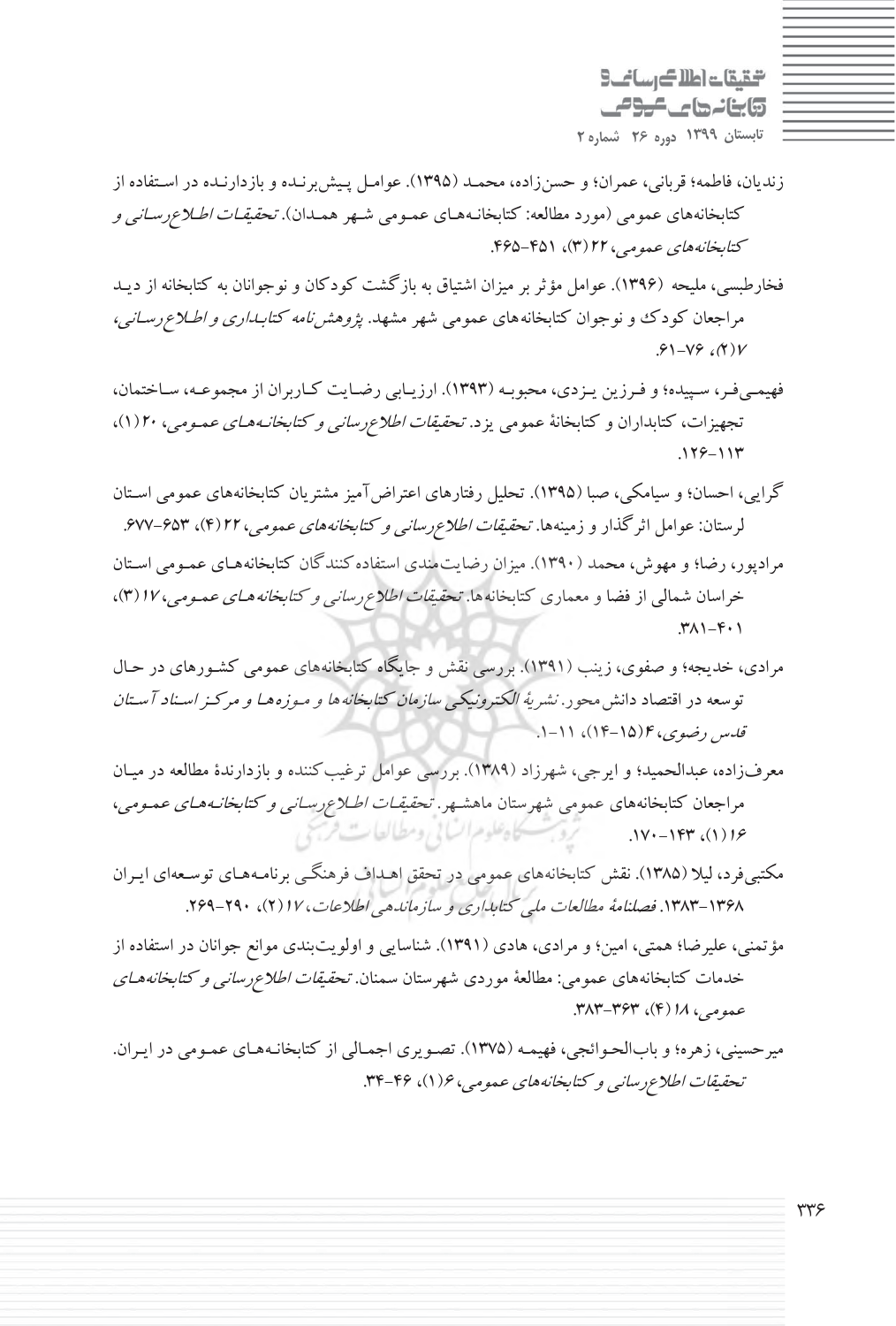التقيقات اطلاك رساني 3 وابنانها عاصومي

**واكاوي تصوير ذهني مردم از كتابخانة عمومي ايران (با اتكا بر نظرية زمينهاي )**

هاشمزاده، محمدجواد؛ و فرامرزي، معصومه (1395).كاربران كتابخانههاي عمومي اسـتان خراسـان جنـوبي: تبيين نياهاي اطلاعاتي با تكيه بر الگوي هيل. *تحقيقات اطلاع رساني و كتابخانه هـاي عمـومي*، ٢٢(٣)، .449-425

#### **References**

- Bagheri, M., Zamani, B. E., Abdollahi S. M. (2013). Effectiveness of Information Counseling Courses on Information Seeking Behavior of Public Library Users: A case study. *Research on Information Science & Public Libraries*, *18*(4), 385-400. (*in Persian*)
- Bigdeli, Z., Shahini, S., Mirzaie, S., & Momeni, E. (2017). Attitudes of people of Ahvaz City towards the Social Status of Public Libraries and Librarians. *Research on Information Science & Public Libraries*, *23*(3), 401-415. (*in Persian*)
- Chiovitti, R. F., & Piran, N. (2003). Rigour and grounded theory research. *Journal of advanced nursing*, *44*(4), 427-435.
- Corbin, J., & Strauss, A. (2014). *Basics of qualitative research: Techniques and procedures for developing grounded theory*. Sage publications.
- Cullen, R. (2001). Perspectives on user satisfaction survey. *Library Trend*, *49*(4), 662-686.
- Durrance, J. C., Souden, M., Walker, D., & Fisher, K. E. (2006). Community problem solving framed as a distributed information use environment: Bridging research and practice. Information Research, *11*(4), 3. Retrieved April. 06, 2019 from http://www.informationr. net/ir/114/paper262. Html.
- Ebrahimi, R., Alipur Najmi, S. (2013). Qualitative Study of the Role of Public Libraries in Creating and Increasing Social Trust. *Library and Information Science Research (LISRJ)*, *3*(2), 51-71. (*in Persian*)
- Edwards, J. B., Rauseo, M. S., & Unger, K. R. (2011). Community centered: 23 reasons why your library is the most important place in town. *Public Libraries*, *50*(5), 42-47.
- Fahimifar, S., & Farzin Yazdi, M. (2014). Evaluation of Public Libraries from the Viewpoint of Library Users (Case Study: Yazd City). *Research on Information Science & Public Libraries*, *20*(1), 113-126. (*in Persian*)
- Fakhartabasi, M. (2017) Study of the factors influencing children and adolescent's willingness to return to the library from the viewpoints of children and adolescent clients of public libraries in Mashhad. *Library and Information Science Research (LISRJ)*, *7*(2), 61-76. (*in Persian*)
- Geraei, E., & Siamaki, S. (2017). Complaining Behaviors of Public Library Customers of Lorestan Province in Iran: Influential Factors and Outcomes. *Research on Information Science & Public Libraries*, *22*(4), 653-677. (*in Persian*)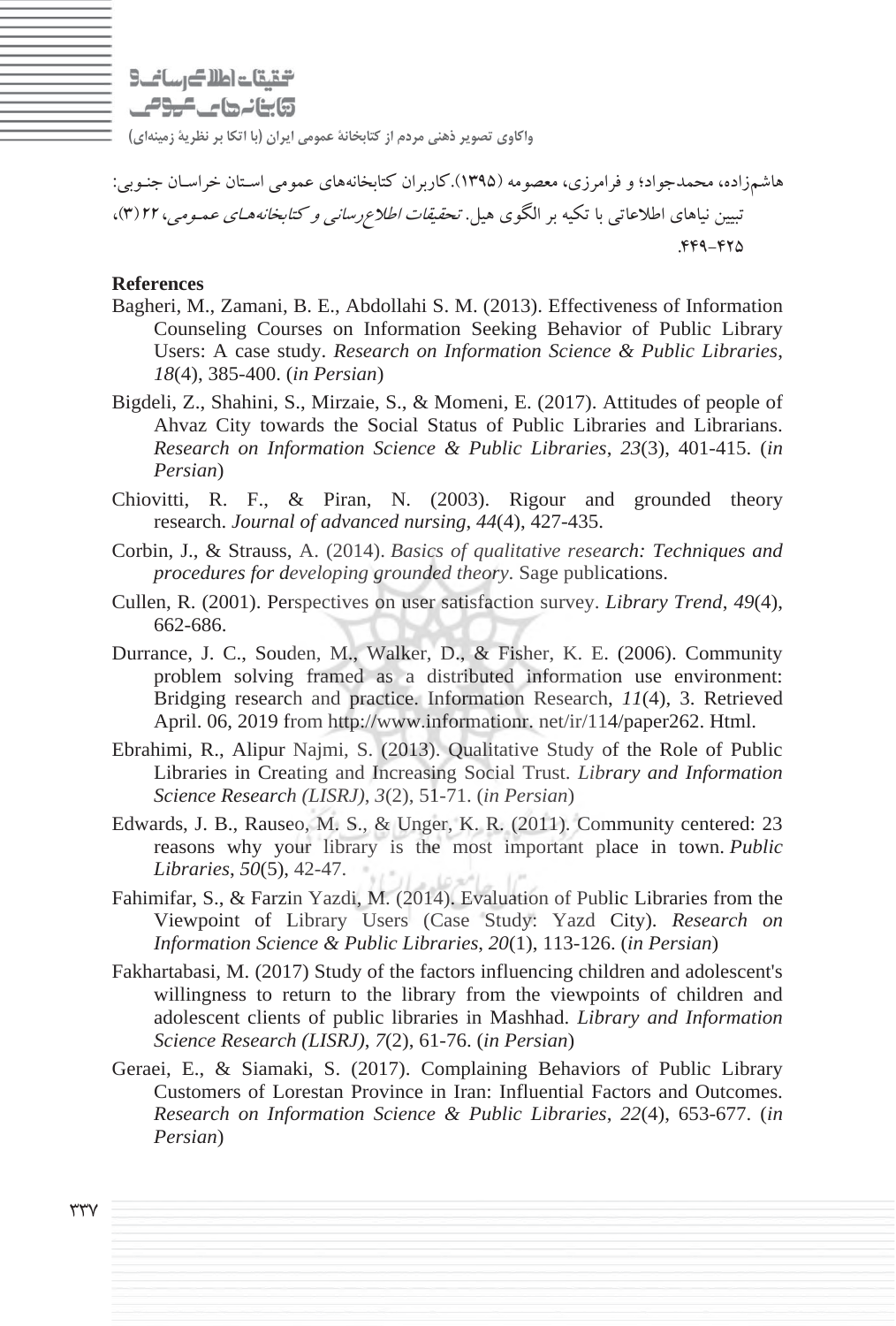التقيقات اطلاك رسانك وابنانها كالومي **تابستان 1399 دوره 26 شماره 2**

- Glaser, B. G., & Strauss A. L. (2017). *Discovery of grounded theory: Strategies for qualitative research*. Routledge.
- Hashemzadeh, M., & Faramarzi, M. (2016). An Inquiry in the Information Needs of Iran's South Khorasan Public Library Users by Means of Hill's Model. *Research on Information Science & Public Libraries*, *22*(3), 425-449. (*in Persian*)
- Hsieh, H. F., & Shannon, S. E. (2005). Three approaches to qualitative content analysis. *Qualitative health research*, *15*(9), 1277-1288.
- Ikenwe, I. J., & Adegbilero-Iwari, I. (2014). Utilization and User Satisfaction of Public Library Services in South-West, Nigeria in the 21st Century: A Survey. *International Journal of Library Science*, *3*(1), 1-6.
- Jalali, R. (2012). Qualitative research sampling. *Journal of Qualitative Research in Health Sciences*, *1*(4), 310-320. (*in Persian*)
- Maktabifard, L. (2006). he role of public libraries in proving cultural objectives of the development plans of Iran (1368-1383). *National Studies on Librarianship and Information Organization*, *17*(2), 269-290. (*in Persian*)
- Mayan, M. J. (2001). *An Introduction to Qualitative Methods; A training module for students and professionals*. Alberta: International Institute for Qualitative Methods.
- Mirhosseini, Z., & Babalhavaegi, F. (1996). An overview of public libraries in Iran. *Research on Information Science & Public Libraries*, *6*(1), 34-46. (*in Persian*)
- Moarrefzadeh, H., & Iraji, S. (2010). Investigating the factors encouraging or inhibiting the study among clients of public libraries in Mahshahr City. *Research on Information Science & Public Libraries*, *16*(1), 143-170. (*in Persian*)
- Moradpour, R., & Maahvash, M. (2011). Evaluating the satisfaction level of the users of public libraries in North Khorasan Province regarding the libraries' architecture. *Research on Information Science & Public Libraries*, *17*(3), 381-401. (*in Persian*)
- Moradi, K., & Safavi, Z. (2012). Investigating the role and position of public libraries in developing countries in knowledge-based economics. Electronic Journal of the Organization of Libraries, Museums and Documents Center of Astan Quds Razavi (SHAMSEH), *4*(14-15), 1-11. (*in Persian*)
- Motameni, A., Hemmati, A., & Moradi, H. (2012). Identifying and prioritizing the barriers of youth tending to use public library services. *Research on Information Science & Public Libraries*, *18*(4), 363-383. (*in Persian*)
- Nasserabadi, H. D., Shahabi, H., Keihanfard, S., Mashahi, D. R., & Khodakarami, M. (2013). Application of fuzzy set theory and SPOT satellite images in site selection of public libraries (case study: Saqqez City, Iran). *Research Journal of Applied Sciences*, *Engineering and Technology*, *6*(6), 1122-1128.